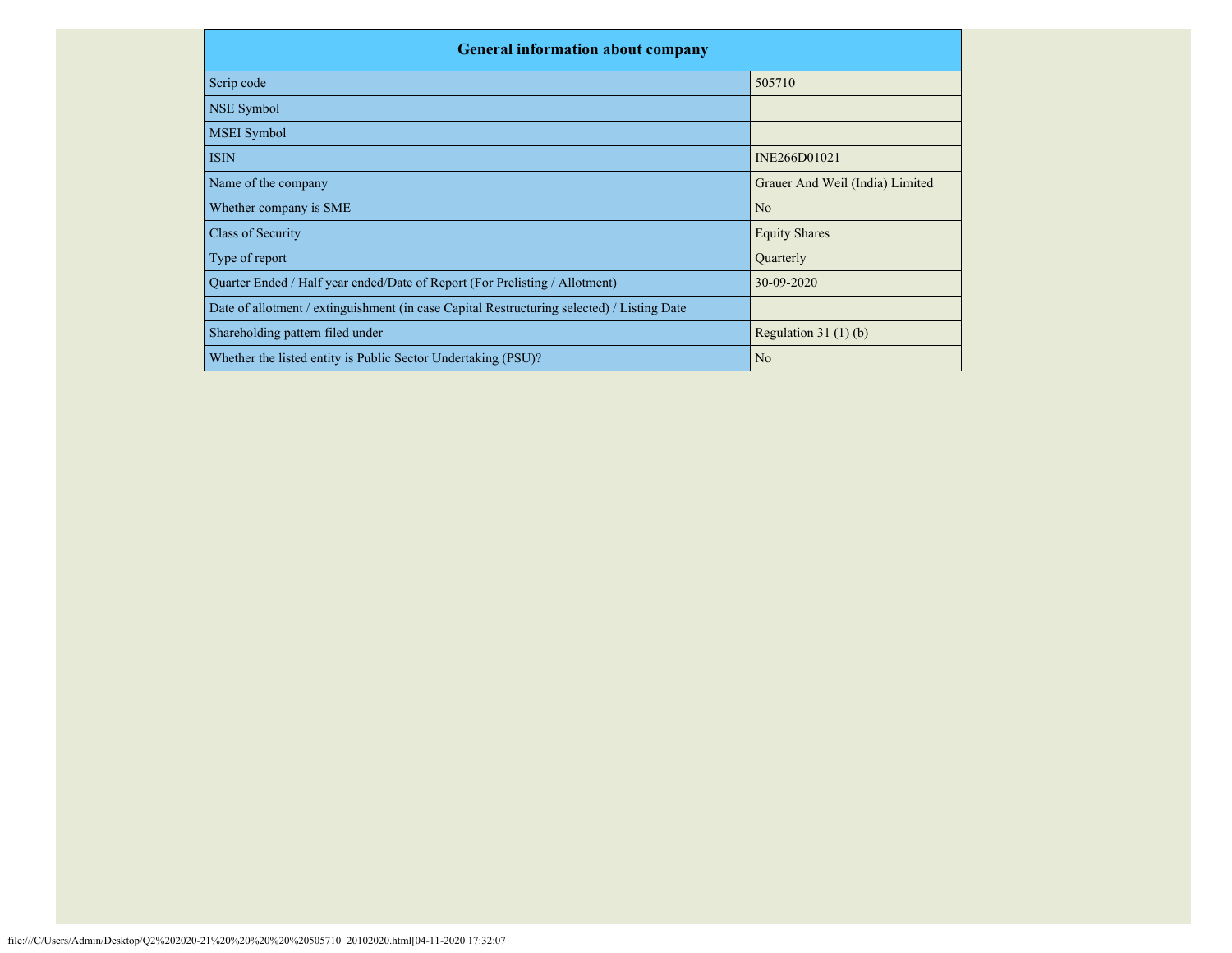|                | <b>Declaration</b>                                                                        |                |                                |                              |                             |  |  |  |  |  |  |
|----------------|-------------------------------------------------------------------------------------------|----------------|--------------------------------|------------------------------|-----------------------------|--|--|--|--|--|--|
| Sr.<br>No.     | Particular                                                                                | Yes/No         | Promoter and<br>Promoter Group | <b>Public</b><br>shareholder | Non Promoter-<br>Non Public |  |  |  |  |  |  |
|                | Whether the Listed Entity has issued any partly paid up shares?                           | N <sub>o</sub> | No                             | No                           | N <sub>0</sub>              |  |  |  |  |  |  |
| $\overline{2}$ | Whether the Listed Entity has issued any Convertible Securities                           | No             | No                             | No                           | N <sub>0</sub>              |  |  |  |  |  |  |
| 3              | Whether the Listed Entity has issued any Warrants?                                        | No             | No                             | No                           | No                          |  |  |  |  |  |  |
| $\overline{4}$ | Whether the Listed Entity has any shares against which<br>depository receipts are issued? | N <sub>0</sub> | No                             | N <sub>0</sub>               | N <sub>0</sub>              |  |  |  |  |  |  |
| 5              | Whether the Listed Entity has any shares in locked-in?                                    | No             | No                             | No                           | N <sub>o</sub>              |  |  |  |  |  |  |
| 6              | Whether any shares held by promoters are pledge or otherwise<br>encumbered?               | N <sub>o</sub> | No                             |                              |                             |  |  |  |  |  |  |
| 7              | Whether company has equity shares with differential voting<br>rights?                     | N <sub>0</sub> | N <sub>o</sub>                 | N <sub>0</sub>               | N <sub>0</sub>              |  |  |  |  |  |  |
| 8              | Whether the listed entity has any significant beneficial owner?                           | Yes            |                                |                              |                             |  |  |  |  |  |  |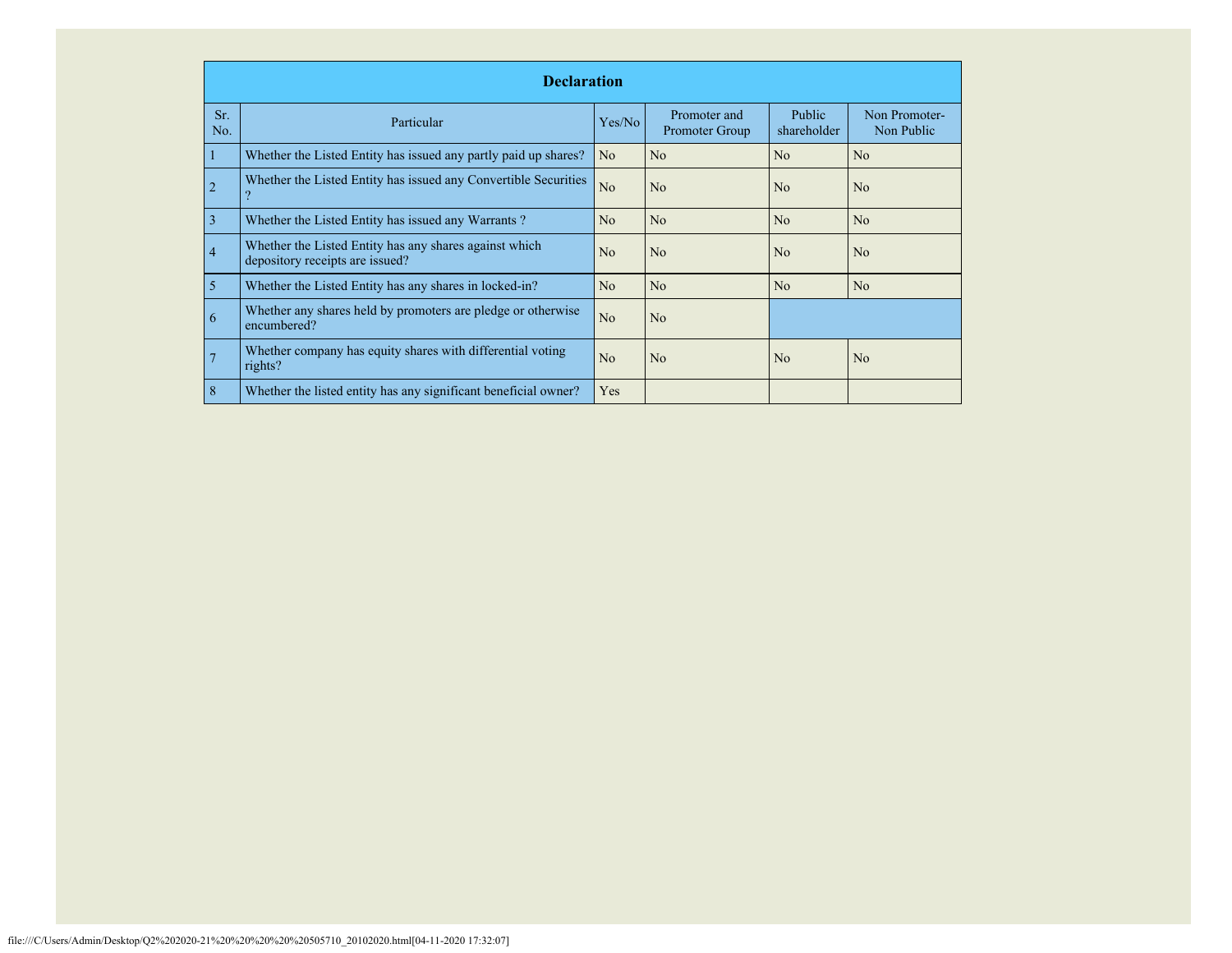|                                                                                                                                                              | Table I - Summary Statement holding of specified securities |                                                      |                |                  |                      |                                   |                                                  |                           |  |                                      |       |
|--------------------------------------------------------------------------------------------------------------------------------------------------------------|-------------------------------------------------------------|------------------------------------------------------|----------------|------------------|----------------------|-----------------------------------|--------------------------------------------------|---------------------------|--|--------------------------------------|-------|
|                                                                                                                                                              |                                                             |                                                      | No. of         | No. Of<br>Partly | No. Of               | Total nos.                        | Shareholding<br>as a % of total<br>no. of shares | class of securities (IX)  |  | Number of Voting Rights held in each |       |
| Category                                                                                                                                                     | Category<br>$\alpha$ f                                      | Nos. Of                                              | fully paid     | paid-<br>up      | shares<br>underlying | shares held                       | (calculated as                                   | No of Voting (XIV) Rights |  |                                      |       |
| shareholders<br>up equity<br>shareholder<br>equity<br>(1)<br>Depository<br>shares held<br>(III)<br>(II)<br>Receipts<br>shares<br>(IV)<br>held<br>(VI)<br>(V) | $(VII) =$<br>$(IV)+(V)+$<br>(VI)                            | per SCRR,<br>1957) (VIII)<br>As a % of<br>$(A+B+C2)$ | Class eg:<br>X | Class<br>eg:y    | Total                | Total as<br>$a\%$ of<br>$(A+B+C)$ |                                                  |                           |  |                                      |       |
| (A)                                                                                                                                                          | Promoter<br>$\&$<br>Promoter<br>Group                       | 16                                                   | 156542610      |                  |                      | 156542610                         | 69.05                                            | 156542610                 |  | 156542610                            | 69.05 |
| (B)                                                                                                                                                          | Public                                                      | 27689                                                | 70163140       |                  |                      | 70163140                          | 30.95                                            | 70163140                  |  | 70163140                             | 30.95 |
| (C)                                                                                                                                                          | <b>Non</b><br>Promoter-<br>Non Public                       |                                                      |                |                  |                      |                                   |                                                  |                           |  |                                      |       |
| (C1)                                                                                                                                                         | <b>Shares</b><br>underlying<br><b>DRs</b>                   |                                                      |                |                  |                      |                                   |                                                  |                           |  |                                      |       |
| (C2)                                                                                                                                                         | Shares held<br>by<br>Employee<br><b>Trusts</b>              |                                                      |                |                  |                      |                                   |                                                  |                           |  |                                      |       |
|                                                                                                                                                              | Total                                                       | 27705                                                | 226705750      |                  |                      | 226705750                         | 100                                              | 226705750                 |  | 226705750                            | 100   |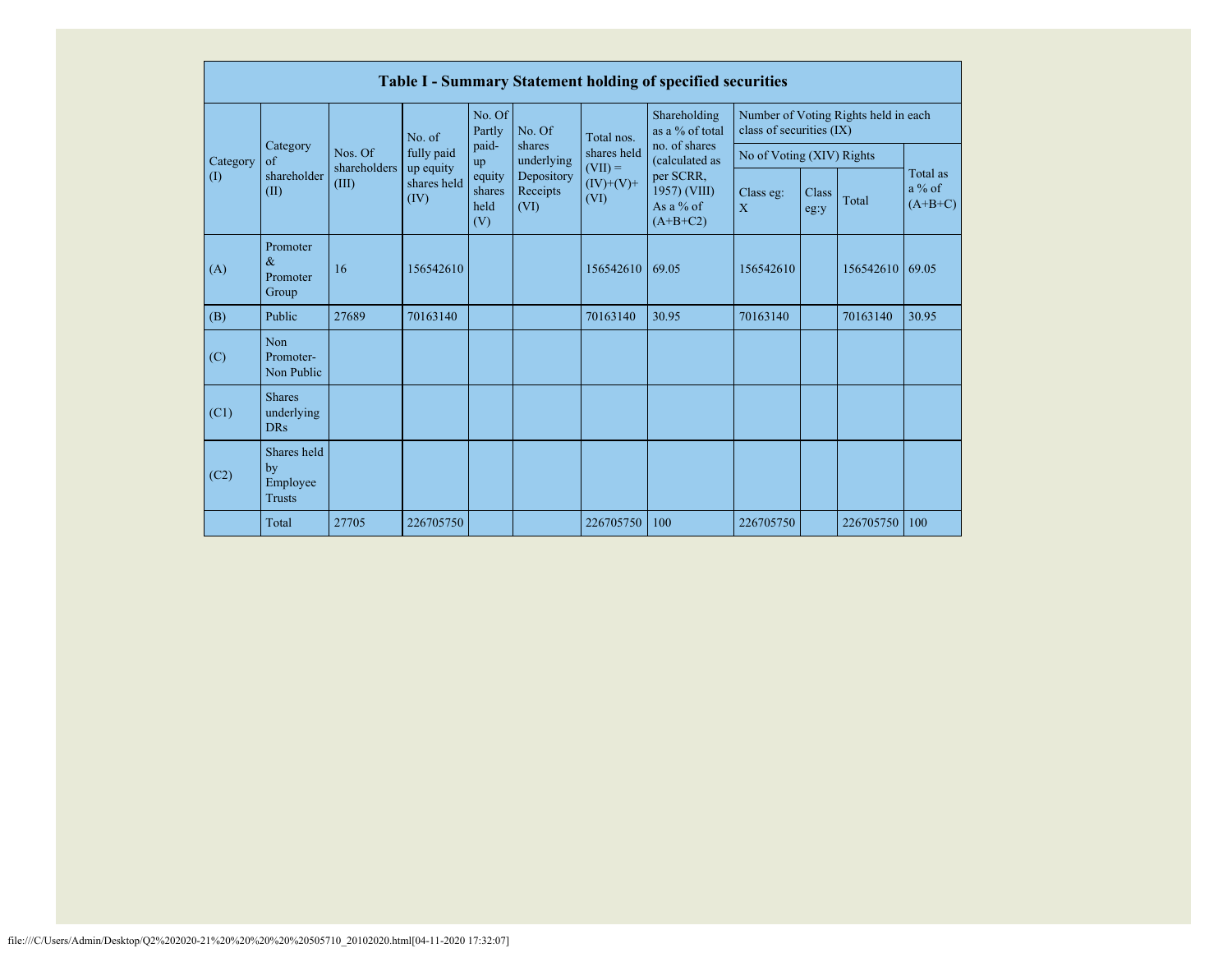|          |                                                          |                                                |                                       |                                                           |                                                                                    | <b>Table I - Summary Statement holding of specified securities</b>                       |            |                                                           |                                                    |                                                         |                                |
|----------|----------------------------------------------------------|------------------------------------------------|---------------------------------------|-----------------------------------------------------------|------------------------------------------------------------------------------------|------------------------------------------------------------------------------------------|------------|-----------------------------------------------------------|----------------------------------------------------|---------------------------------------------------------|--------------------------------|
| Category | No. Of<br><b>Shares</b><br>Category<br>of<br>Outstanding | Underlying                                     | No. of<br><b>Shares</b><br>Underlying | No. Of Shares<br>Underlying<br>Outstanding<br>convertible | Shareholding, as a %<br>assuming full<br>conversion of<br>convertible securities ( | Number of<br>Locked in<br>shares (XII)                                                   |            | <b>Shares</b><br>(XIII)                                   | Number of<br>pledged or<br>otherwise<br>encumbered | Number of<br>equity shares<br>held in                   |                                |
|          | $\left( \mathrm{I}\right)$                               | shareholder<br>(II)                            | convertible<br>securities<br>(X)      | Outstanding<br><b>Warrants</b><br>$(X_i)$                 | securities and<br>No. Of<br>Warrants $(X_i)$<br>(a)                                | as a percentage of<br>diluted share capital)<br>$(XI)=(VII)+(X) As a$<br>% of $(A+B+C2)$ | No.<br>(a) | As $a$<br>$%$ of<br>total<br><b>Shares</b><br>held<br>(b) | No.<br>(a)                                         | As a<br>$%$ of<br>total<br><b>Shares</b><br>held<br>(b) | dematerialized<br>form $(XIV)$ |
|          | (A)                                                      | Promoter<br>$\&$<br>Promoter<br>Group          |                                       |                                                           |                                                                                    | 69.05                                                                                    |            |                                                           |                                                    |                                                         | 156542610                      |
|          | (B)                                                      | Public                                         |                                       |                                                           |                                                                                    | 30.95                                                                                    |            |                                                           |                                                    |                                                         | 66907790                       |
|          | (C)                                                      | <b>Non</b><br>Promoter-<br>Non Public          |                                       |                                                           |                                                                                    |                                                                                          |            |                                                           |                                                    |                                                         |                                |
|          | (C1)                                                     | <b>Shares</b><br>underlying<br><b>DRs</b>      |                                       |                                                           |                                                                                    |                                                                                          |            |                                                           |                                                    |                                                         |                                |
|          | (C2)                                                     | Shares held<br>by<br>Employee<br><b>Trusts</b> |                                       |                                                           |                                                                                    |                                                                                          |            |                                                           |                                                    |                                                         |                                |
|          |                                                          | Total                                          |                                       |                                                           |                                                                                    | 100                                                                                      |            |                                                           |                                                    |                                                         | 223450400                      |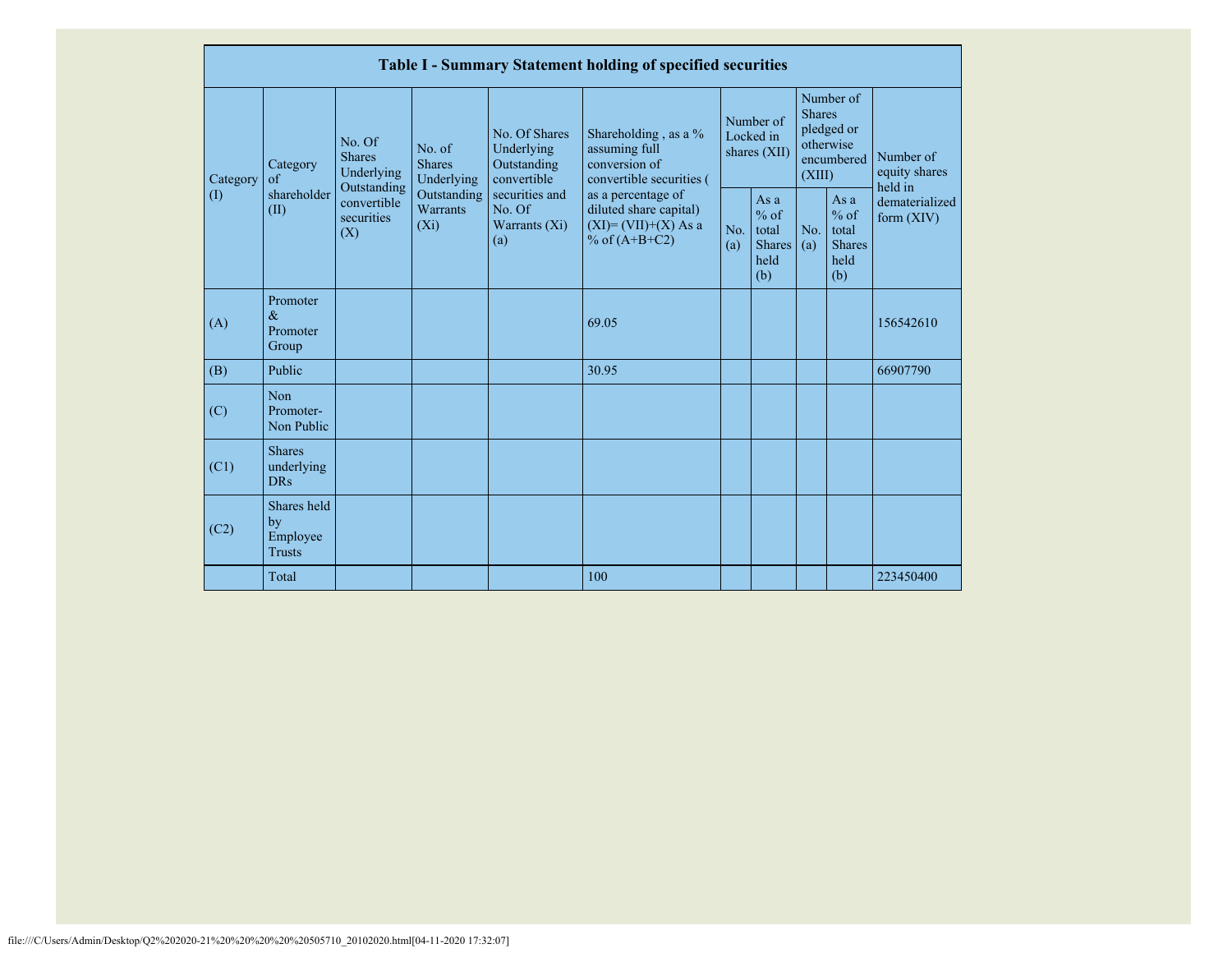|                                                                                                | Table II - Statement showing shareholding pattern of the Promoter and Promoter Group                    |                                  |                                                |                                                |                                              |                                                 |                                                                           |                           |               |                                      |                                             |
|------------------------------------------------------------------------------------------------|---------------------------------------------------------------------------------------------------------|----------------------------------|------------------------------------------------|------------------------------------------------|----------------------------------------------|-------------------------------------------------|---------------------------------------------------------------------------|---------------------------|---------------|--------------------------------------|---------------------------------------------|
|                                                                                                |                                                                                                         |                                  |                                                | No.<br><b>Of</b>                               |                                              |                                                 | Shareholding<br>as a % of                                                 | class of securities (IX)  |               | Number of Voting Rights held in each |                                             |
|                                                                                                |                                                                                                         |                                  | No. of                                         | Partly                                         | No. Of<br>shares                             | Total nos.                                      | total no. of<br>shares                                                    | No of Voting (XIV) Rights |               |                                      | Total                                       |
| Sr.                                                                                            | Category &<br>Name of the<br>Shareholders (I)                                                           | Nos. Of<br>shareholders<br>(III) | fully paid<br>up equity<br>shares held<br>(IV) | paid-<br>up<br>equity<br>shares<br>held<br>(V) | underlying<br>Depository<br>Receipts<br>(VI) | shares held<br>$(VII) =$<br>$(IV)+(V)+$<br>(VI) | (calculated<br>as per<br>SCRR,<br>1957) (VIII)<br>As a % of<br>$(A+B+C2)$ | Class eg:<br>$\mathbf X$  | Class<br>eg:y | Total                                | as a $%$<br>of<br>Total<br>Voting<br>rights |
| $\mathbf{A}$                                                                                   | Table II - Statement showing shareholding pattern of the Promoter and Promoter Group                    |                                  |                                                |                                                |                                              |                                                 |                                                                           |                           |               |                                      |                                             |
| (1)                                                                                            | Indian                                                                                                  |                                  |                                                |                                                |                                              |                                                 |                                                                           |                           |               |                                      |                                             |
| (a)                                                                                            | Individuals/Hindu<br>undivided Family                                                                   | $\overline{Q}$                   | 66268339                                       |                                                |                                              | 66268339                                        | 29.23                                                                     | 66268339                  |               | 66268339                             | 29.23                                       |
| (d)                                                                                            | Any Other<br>(specify)                                                                                  | $\overline{7}$                   | 90274271                                       |                                                |                                              | 90274271                                        | 39.82                                                                     | 90274271                  |               | 90274271                             | 39.82                                       |
| Sub-Total<br>(A)(1)                                                                            |                                                                                                         | 16                               | 156542610                                      |                                                |                                              | 156542610                                       | 69.05                                                                     | 156542610                 |               | 156542610 69.05                      |                                             |
| (2)                                                                                            | Foreign                                                                                                 |                                  |                                                |                                                |                                              |                                                 |                                                                           |                           |               |                                      |                                             |
| Total<br>Shareholding<br>of Promoter<br>and<br>Promoter<br>Group $(A)=$<br>$(A)(1)+(A)$<br>(2) |                                                                                                         | 16                               | 156542610                                      |                                                |                                              | 156542610                                       | 69.05                                                                     | 156542610                 |               | 156542610 69.05                      |                                             |
| $\, {\bf B}$                                                                                   | Table III - Statement showing shareholding pattern of the Public shareholder                            |                                  |                                                |                                                |                                              |                                                 |                                                                           |                           |               |                                      |                                             |
| (1)                                                                                            | Institutions                                                                                            |                                  |                                                |                                                |                                              |                                                 |                                                                           |                           |               |                                      |                                             |
| (a)                                                                                            | <b>Mutual Funds</b>                                                                                     | $\sqrt{2}$                       | 20120                                          |                                                |                                              | 20120                                           | $0.01\,$                                                                  | 20120                     |               | 20120                                | 0.01                                        |
| (e)                                                                                            | Foreign Portfolio<br>Investors                                                                          |                                  | 167991                                         |                                                |                                              | 167991                                          | 0.07                                                                      | 167991                    |               | 167991                               | 0.07                                        |
| (f)                                                                                            | Financial<br>Institutions/<br><b>Banks</b>                                                              | 5                                | 19500                                          |                                                |                                              | 19500                                           | 0.01                                                                      | 19500                     |               | 19500                                | 0.01                                        |
| Sub-Total<br>(B)(1)                                                                            |                                                                                                         | $\,8\,$                          | 207611                                         |                                                |                                              | 207611                                          | 0.09                                                                      | 207611                    |               | 207611                               | 0.09                                        |
| (3)                                                                                            | Non-institutions                                                                                        |                                  |                                                |                                                |                                              |                                                 |                                                                           |                           |               |                                      |                                             |
| (a(i))                                                                                         | Individuals -<br>i.Individual<br>shareholders<br>holding nominal<br>share capital up<br>to Rs. 2 lakhs. | 25921                            | 48686028                                       |                                                |                                              | 48686028                                        | 21.48                                                                     | 48686028                  |               | 48686028                             | 21.48                                       |

file:///C/Users/Admin/Desktop/Q2%202020-21%20%20%20%20%20505710\_20102020.html[04-11-2020 17:32:07]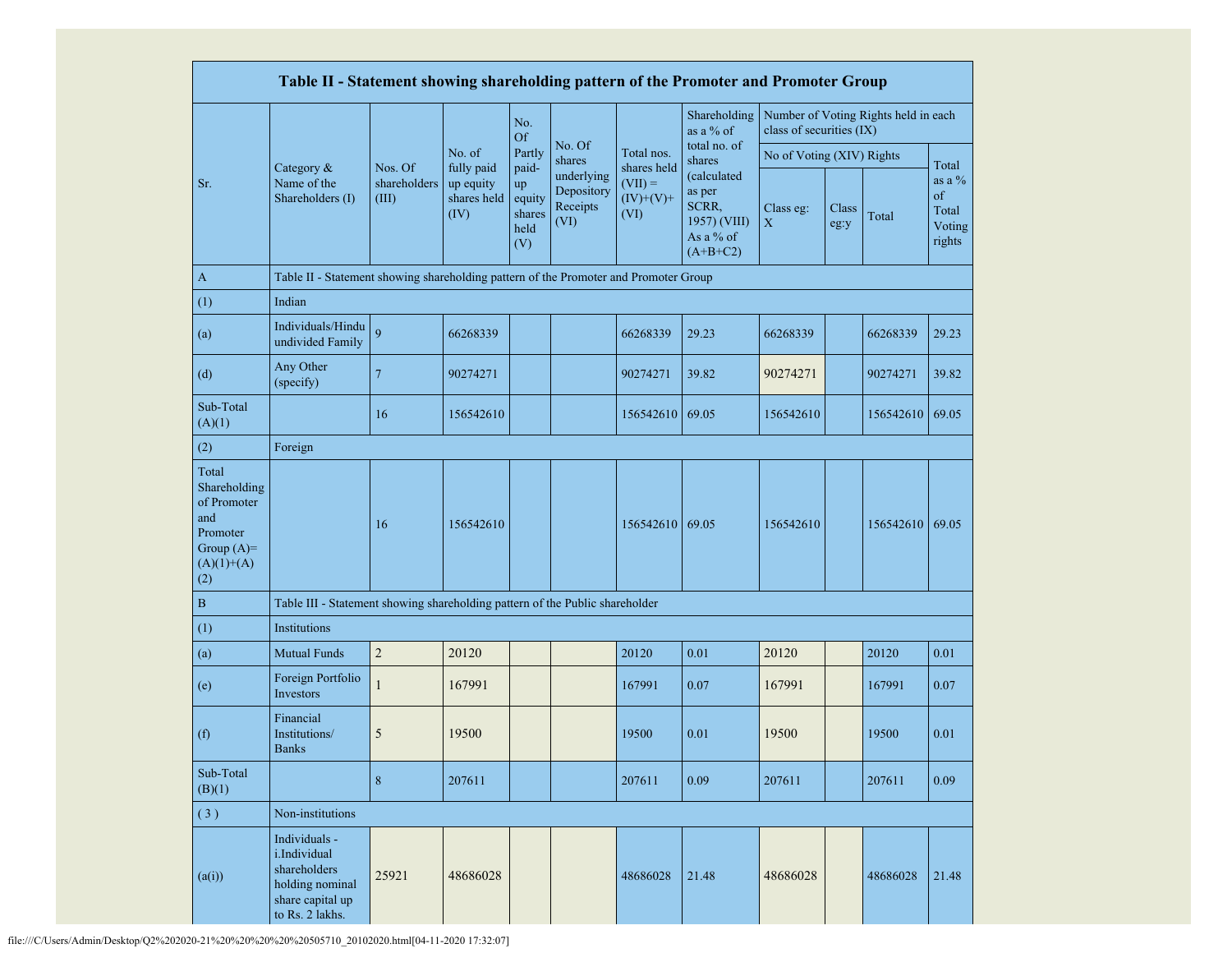| (a(ii))                                                                       | Individuals - ii.<br>Individual<br>shareholders<br>holding nominal<br>share capital in<br>excess of Rs. 2<br>lakhs. | 14    | 3596374   |  | 3596374   | 1.59  | 3596374   | 3596374   | 1.59  |
|-------------------------------------------------------------------------------|---------------------------------------------------------------------------------------------------------------------|-------|-----------|--|-----------|-------|-----------|-----------|-------|
| (e)                                                                           | Any Other<br>(specify)                                                                                              | 1746  | 17673127  |  | 17673127  | 7.8   | 17673127  | 17673127  | 7.8   |
| Sub-Total<br>(B)(3)                                                           |                                                                                                                     | 27681 | 69955529  |  | 69955529  | 30.86 | 69955529  | 69955529  | 30.86 |
| <b>Total Public</b><br>Shareholding<br>$(B)= (B)(1) +$<br>$(B)(2)+(B)$<br>(3) |                                                                                                                     | 27689 | 70163140  |  | 70163140  | 30.95 | 70163140  | 70163140  | 30.95 |
| $\mathbf C$                                                                   | Table IV - Statement showing shareholding pattern of the Non Promoter- Non Public shareholder                       |       |           |  |           |       |           |           |       |
| Total (<br>$A+B+C2$ )                                                         |                                                                                                                     | 27705 | 226705750 |  | 226705750 | 100   | 226705750 | 226705750 | 100   |
| Total<br>$(A+B+C)$                                                            |                                                                                                                     | 27705 | 226705750 |  | 226705750 | 100   | 226705750 | 226705750 | 100   |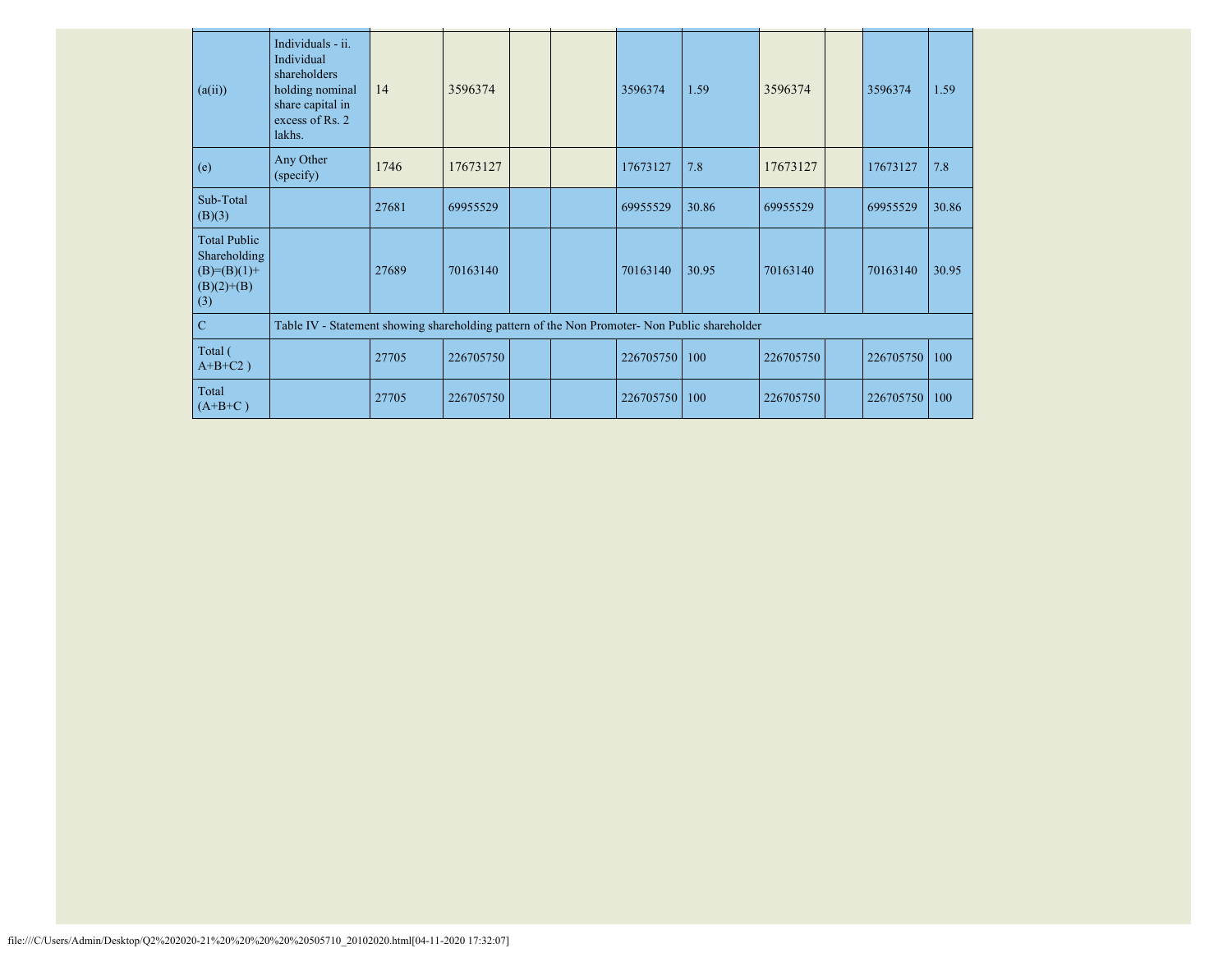|                                                                                         |                                                 |                                                         |                                                                 | Table II - Statement showing shareholding pattern of the Promoter and Promoter Group                                               |  |                                                         |            |                                                                  |                                         |
|-----------------------------------------------------------------------------------------|-------------------------------------------------|---------------------------------------------------------|-----------------------------------------------------------------|------------------------------------------------------------------------------------------------------------------------------------|--|---------------------------------------------------------|------------|------------------------------------------------------------------|-----------------------------------------|
|                                                                                         | No. Of<br><b>Shares</b><br>Underlying           | No. of<br><b>Shares</b>                                 | No. Of Shares<br>Underlying<br>Outstanding                      | Shareholding, as a %<br>assuming full<br>conversion of                                                                             |  | Number of<br>Locked in<br>shares (XII)                  |            | Number of Shares<br>pledged or<br>otherwise<br>encumbered (XIII) | Number of<br>equity shares              |
| Sr.                                                                                     | Outstanding<br>convertible<br>securities<br>(X) | Underlying<br>Outstanding<br><b>Warrants</b><br>$(X_i)$ | convertible<br>securities and<br>No. Of<br>Warrants (Xi)<br>(a) | convertible securities (<br>as a percentage of<br>diluted share capital)<br>No.<br>$(XI)=(VII)+(X) As a$<br>(a)<br>% of $(A+B+C2)$ |  | As a<br>$%$ of<br>total<br><b>Shares</b><br>held<br>(b) | No.<br>(a) | As a % of total<br>Shares held<br>(b)                            | held in<br>dematerialized<br>form (XIV) |
| $\mathbf{A}$                                                                            |                                                 |                                                         |                                                                 | Table II - Statement showing shareholding pattern of the Promoter and Promoter Group                                               |  |                                                         |            |                                                                  |                                         |
| (1)                                                                                     | Indian                                          |                                                         |                                                                 |                                                                                                                                    |  |                                                         |            |                                                                  |                                         |
| (a)                                                                                     |                                                 |                                                         |                                                                 | 29.23                                                                                                                              |  |                                                         |            |                                                                  | 66268339                                |
| (d)                                                                                     |                                                 |                                                         |                                                                 | 39.82                                                                                                                              |  |                                                         |            |                                                                  | 90274271                                |
| Sub-Total (A)<br>(1)                                                                    |                                                 |                                                         |                                                                 | 69.05                                                                                                                              |  |                                                         |            |                                                                  | 156542610                               |
| (2)                                                                                     | Foreign                                         |                                                         |                                                                 |                                                                                                                                    |  |                                                         |            |                                                                  |                                         |
| Total<br>Shareholding<br>of Promoter<br>and Promoter<br>Group $(A)=$<br>$(A)(1)+(A)(2)$ |                                                 |                                                         |                                                                 | 69.05                                                                                                                              |  |                                                         |            |                                                                  | 156542610                               |
| $\, {\bf B}$                                                                            |                                                 |                                                         |                                                                 | Table III - Statement showing shareholding pattern of the Public shareholder                                                       |  |                                                         |            |                                                                  |                                         |
| (1)                                                                                     | Institutions                                    |                                                         |                                                                 |                                                                                                                                    |  |                                                         |            |                                                                  |                                         |
| (a)                                                                                     |                                                 |                                                         |                                                                 | 0.01                                                                                                                               |  |                                                         |            |                                                                  | 8870                                    |
| (e)                                                                                     |                                                 |                                                         |                                                                 | 0.07                                                                                                                               |  |                                                         |            |                                                                  | 167991                                  |
| (f)                                                                                     |                                                 |                                                         |                                                                 | 0.01                                                                                                                               |  |                                                         |            |                                                                  | 9250                                    |
| Sub-Total (B)<br>(1)                                                                    |                                                 |                                                         |                                                                 | 0.09                                                                                                                               |  |                                                         |            |                                                                  | 186111                                  |
| (3)                                                                                     | Non-institutions                                |                                                         |                                                                 |                                                                                                                                    |  |                                                         |            |                                                                  |                                         |
| (a(i))                                                                                  |                                                 |                                                         |                                                                 | 21.48                                                                                                                              |  |                                                         |            |                                                                  | 45465798                                |
| (a(ii))                                                                                 |                                                 |                                                         |                                                                 | 1.59                                                                                                                               |  |                                                         |            |                                                                  | 3596374                                 |
| (e)                                                                                     |                                                 |                                                         |                                                                 | 7.8                                                                                                                                |  |                                                         |            |                                                                  | 17659507                                |
| Sub-Total (B)<br>(3)                                                                    |                                                 |                                                         |                                                                 | 30.86                                                                                                                              |  |                                                         |            |                                                                  | 66721679                                |
| <b>Total Public</b><br>Shareholding<br>$(B)=(B)(1)+$<br>$(B)(2)+(B)(3)$                 |                                                 |                                                         |                                                                 | 30.95                                                                                                                              |  |                                                         |            |                                                                  | 66907790                                |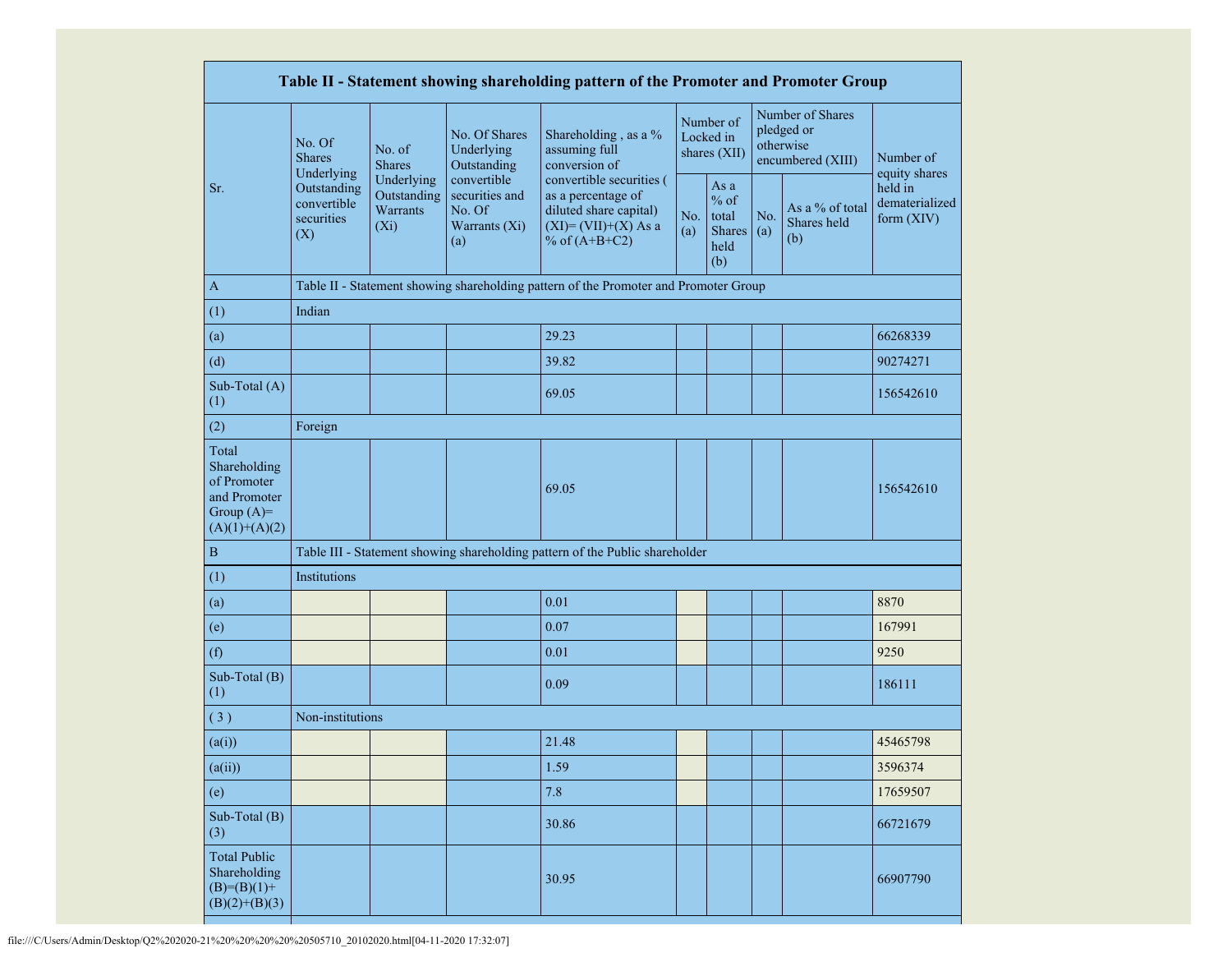|                       |                                             |                  | Table IV - Statement showing shareholding pattern of the Non Promoter- Non Public shareholder |  |  |  |  |  |                              |           |
|-----------------------|---------------------------------------------|------------------|-----------------------------------------------------------------------------------------------|--|--|--|--|--|------------------------------|-----------|
| Total (<br>$A+B+C2$ ) |                                             | 100              |                                                                                               |  |  |  |  |  |                              | 223450400 |
| Total<br>$(A+B+C)$    |                                             | 223450400<br>100 |                                                                                               |  |  |  |  |  |                              |           |
|                       | Disclosure of notes on shareholding pattern |                  |                                                                                               |  |  |  |  |  | Textual<br>Information $(1)$ |           |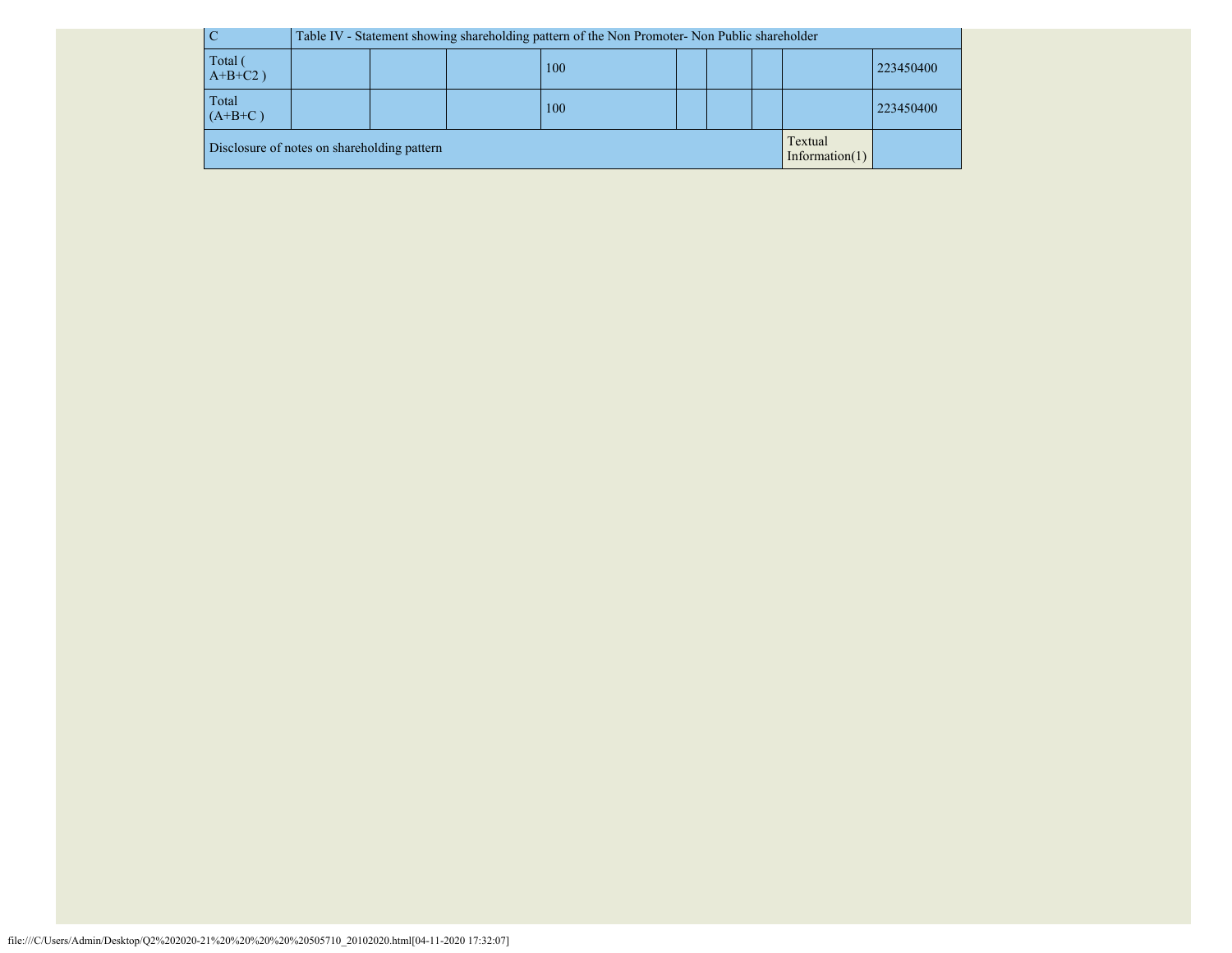| <b>Text Block</b>     |                                                                                                                                                                                                                                                                                                                                                                                                                                                                                                                                                                                                                                                                                      |  |  |  |  |  |  |  |
|-----------------------|--------------------------------------------------------------------------------------------------------------------------------------------------------------------------------------------------------------------------------------------------------------------------------------------------------------------------------------------------------------------------------------------------------------------------------------------------------------------------------------------------------------------------------------------------------------------------------------------------------------------------------------------------------------------------------------|--|--|--|--|--|--|--|
| Textual Information() | Mr. Vinod Haritwal and Mr. Rameshkumar More does not fall within the ambit of definition of Promoter<br>or Promoter Group as defined under SEBI (Issue of capital and disclosure requirements) Regulations,<br>2018 and the Company have applied for Reclassification of them along with others from Promoter and<br>Promoter group category to Public Category. As on date, the said application is pending with BSE. The<br>Company have also applied for Reclassification of Mrs. Manisha Dujodwala, Mrs. Shivani Rajgarhia<br>and M/s Waluj Beverages LLP from Promoter and Promoter group category to Public Category. As on<br>date, the said application is pending with BSE. |  |  |  |  |  |  |  |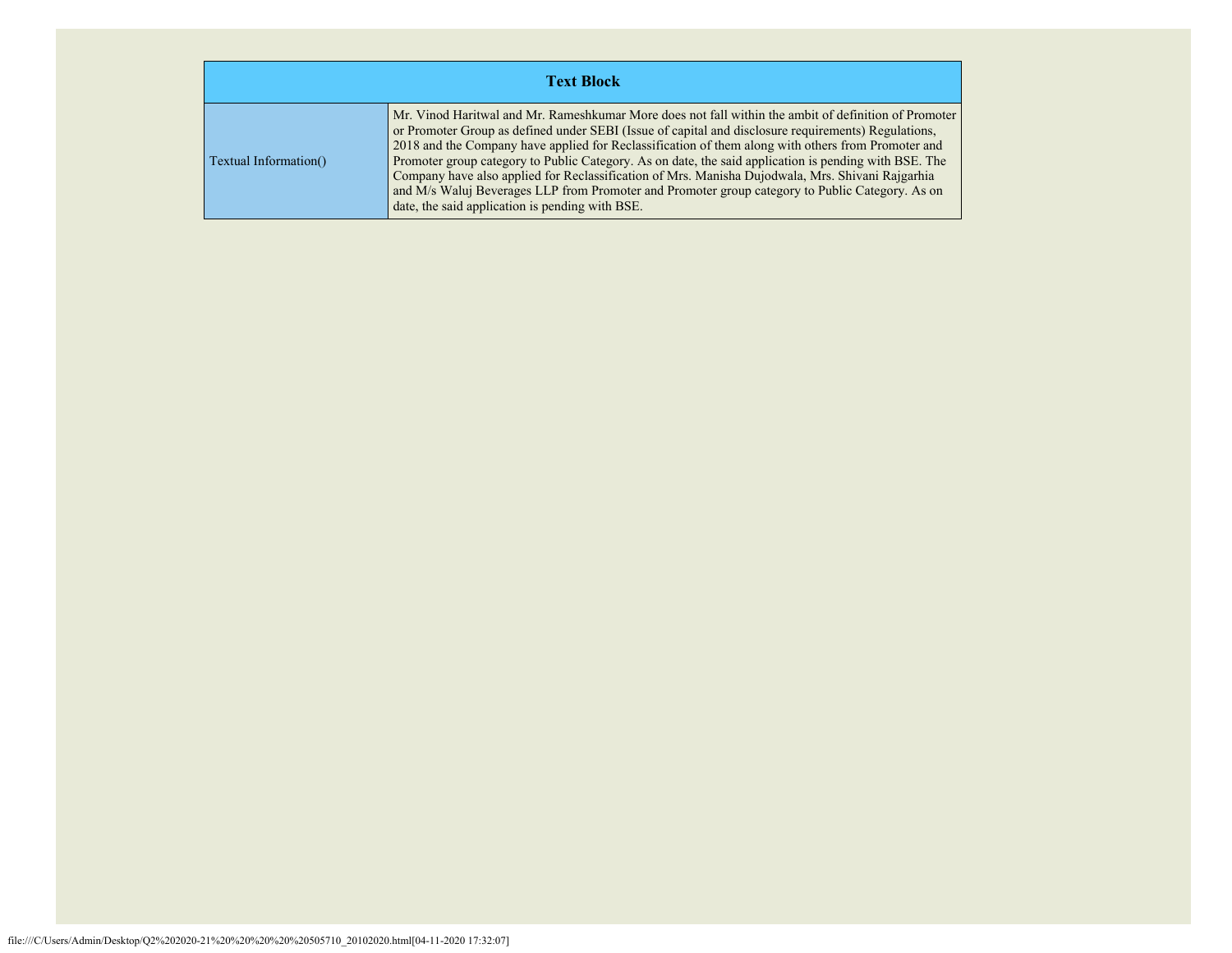| <b>Individuals/Hindu undivided Family</b>                                                                            |                            |                     |                         |                         |                            |              |                         |  |  |
|----------------------------------------------------------------------------------------------------------------------|----------------------------|---------------------|-------------------------|-------------------------|----------------------------|--------------|-------------------------|--|--|
| Searial No.                                                                                                          | $\mathbf{1}$               | $\overline{c}$      | $\overline{\mathbf{3}}$ | $\overline{\mathbf{4}}$ | 5                          | 6            | $\boldsymbol{7}$        |  |  |
| Name of the<br>Shareholders (I)                                                                                      | Umeshkumar<br>Nandlal More | Niraj Kumar<br>More | Premlata More           | Yash More               | Aman<br>Nirajkumar<br>More | Pallavi More | Niraj Kumar<br>More Huf |  |  |
| PAN(II)                                                                                                              | AACPM6443R                 | AADPM7225Q          | AANPM5792L              | CNYPM7175B              | CNYPM7177D                 | AEDPM0567P   | AAAHN2180A              |  |  |
| No. of fully paid<br>up equity shares<br>held (IV)                                                                   | 22805999                   | 17852106            | 12724455                | 4861620                 | 4654500                    | 3149409      | 173650                  |  |  |
| No. Of Partly<br>paid-up equity<br>shares held (V)                                                                   |                            |                     |                         |                         |                            |              |                         |  |  |
| No. Of shares<br>underlying<br>Depository<br>Receipts (VI)                                                           |                            |                     |                         |                         |                            |              |                         |  |  |
| Total nos. shares<br>$\text{held (VII)} =$<br>$(IV)+(V)+(VI)$                                                        | 22805999                   | 17852106            | 12724455                | 4861620                 | 4654500                    | 3149409      | 173650                  |  |  |
| Shareholding as a<br>% of total no. of<br>shares (calculated<br>as per SCRR,<br>1957) (VIII) As a<br>% of $(A+B+C2)$ | 10.06                      | 7.87                | 5.61                    | 2.14                    | 2.05                       | 1.39         | 0.08                    |  |  |
| Number of Voting Rights held in each class of securities (IX)                                                        |                            |                     |                         |                         |                            |              |                         |  |  |
| Class eg:X                                                                                                           | 22805999                   | 17852106            | 12724455                | 4861620                 | 4654500                    | 3149409      | 173650                  |  |  |
| Class eg:y                                                                                                           |                            |                     |                         |                         |                            |              |                         |  |  |
| Total                                                                                                                | 22805999                   | 17852106            | 12724455                | 4861620                 | 4654500                    | 3149409      | 173650                  |  |  |
| Total as a % of<br><b>Total Voting</b><br>rights                                                                     | 10.06                      | 7.87                | 5.61                    | 2.14                    | 2.05                       | 1.39         | 0.08                    |  |  |
| No. Of Shares<br>Underlying<br>Outstanding<br>convertible<br>securities $(X)$                                        |                            |                     |                         |                         |                            |              |                         |  |  |
| No. of Shares<br>Underlying<br>Outstanding<br>Warrants (Xi)                                                          |                            |                     |                         |                         |                            |              |                         |  |  |
| No. Of Shares<br>Underlying<br>Outstanding                                                                           |                            |                     |                         |                         |                            |              |                         |  |  |

file:///C/Users/Admin/Desktop/Q2%202020-21%20%20%20%20%20505710\_20102020.html[04-11-2020 17:32:07]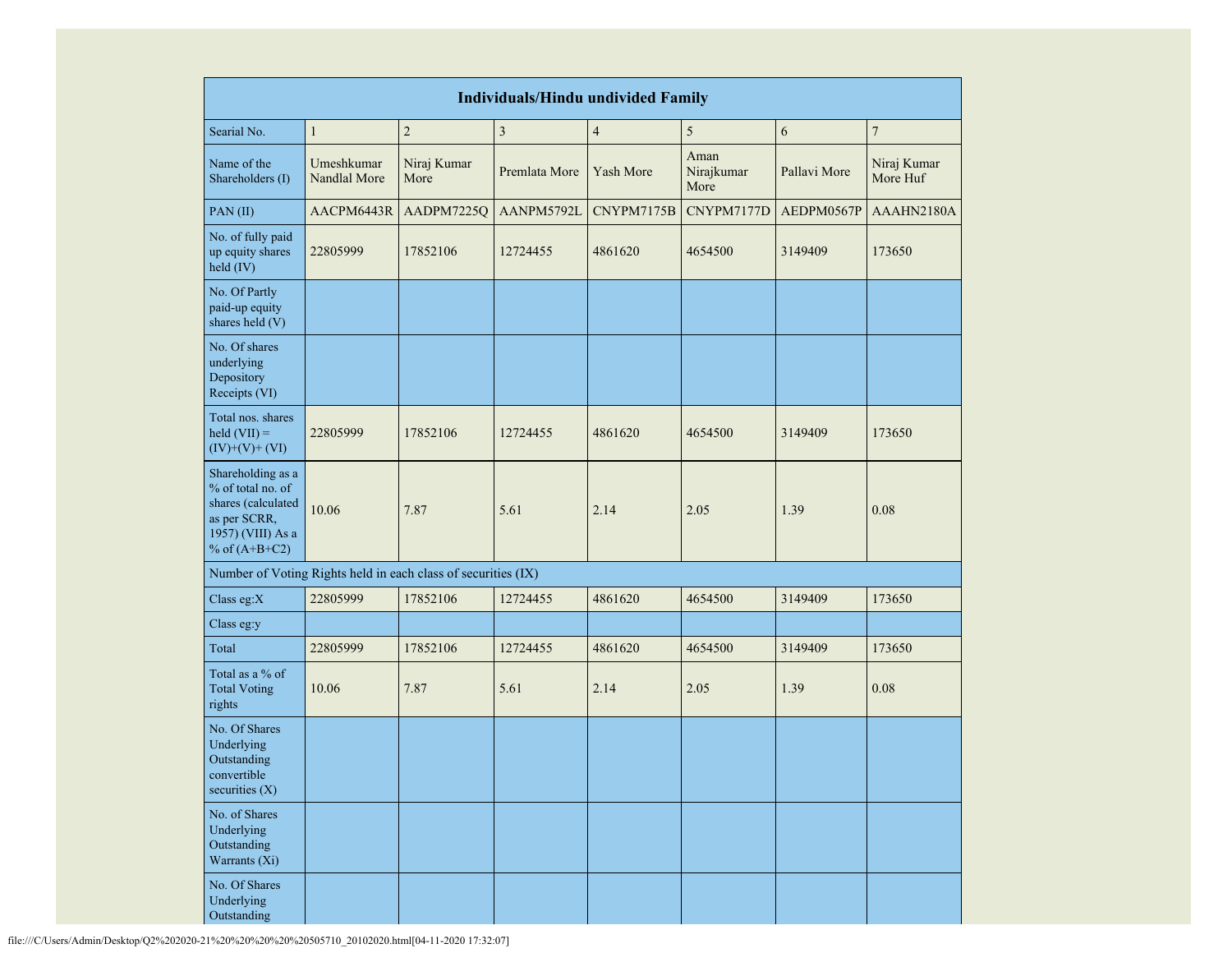| convertible<br>securities and No.<br>Of Warrants $(X_i)$<br>(a)                                                                                                                          |          |          |                   |                   |                   |                   |                   |
|------------------------------------------------------------------------------------------------------------------------------------------------------------------------------------------|----------|----------|-------------------|-------------------|-------------------|-------------------|-------------------|
| Shareholding, as<br>a % assuming full<br>conversion of<br>convertible<br>securities (as a<br>percentage of<br>diluted share<br>capital) (XI)=<br>$(VII)+(Xi)(a) As$<br>a % of $(A+B+C2)$ | 10.06    | 7.87     | 5.61              | 2.14              | 2.05              | 1.39              | 0.08              |
| Number of Locked in shares (XII)                                                                                                                                                         |          |          |                   |                   |                   |                   |                   |
| No. (a)                                                                                                                                                                                  |          |          |                   |                   |                   |                   |                   |
| As a % of total<br>Shares held (b)                                                                                                                                                       |          |          |                   |                   |                   |                   |                   |
| Number of Shares pledged or otherwise encumbered (XIII)                                                                                                                                  |          |          |                   |                   |                   |                   |                   |
| No. (a)                                                                                                                                                                                  |          |          |                   |                   |                   |                   |                   |
| As a % of total<br>Shares held (b)                                                                                                                                                       |          |          |                   |                   |                   |                   |                   |
| Number of equity<br>shares held in<br>dematerialized<br>form $(XIV)$                                                                                                                     | 22805999 | 17852106 | 12724455          | 4861620           | 4654500           | 3149409           | 173650            |
| Reason for not providing PAN                                                                                                                                                             |          |          |                   |                   |                   |                   |                   |
| Reason for not<br>providing PAN                                                                                                                                                          |          |          |                   |                   |                   |                   |                   |
| Shareholder type                                                                                                                                                                         | Promoter | Promoter | Promoter<br>Group | Promoter<br>Group | Promoter<br>Group | Promoter<br>Group | Promoter<br>Group |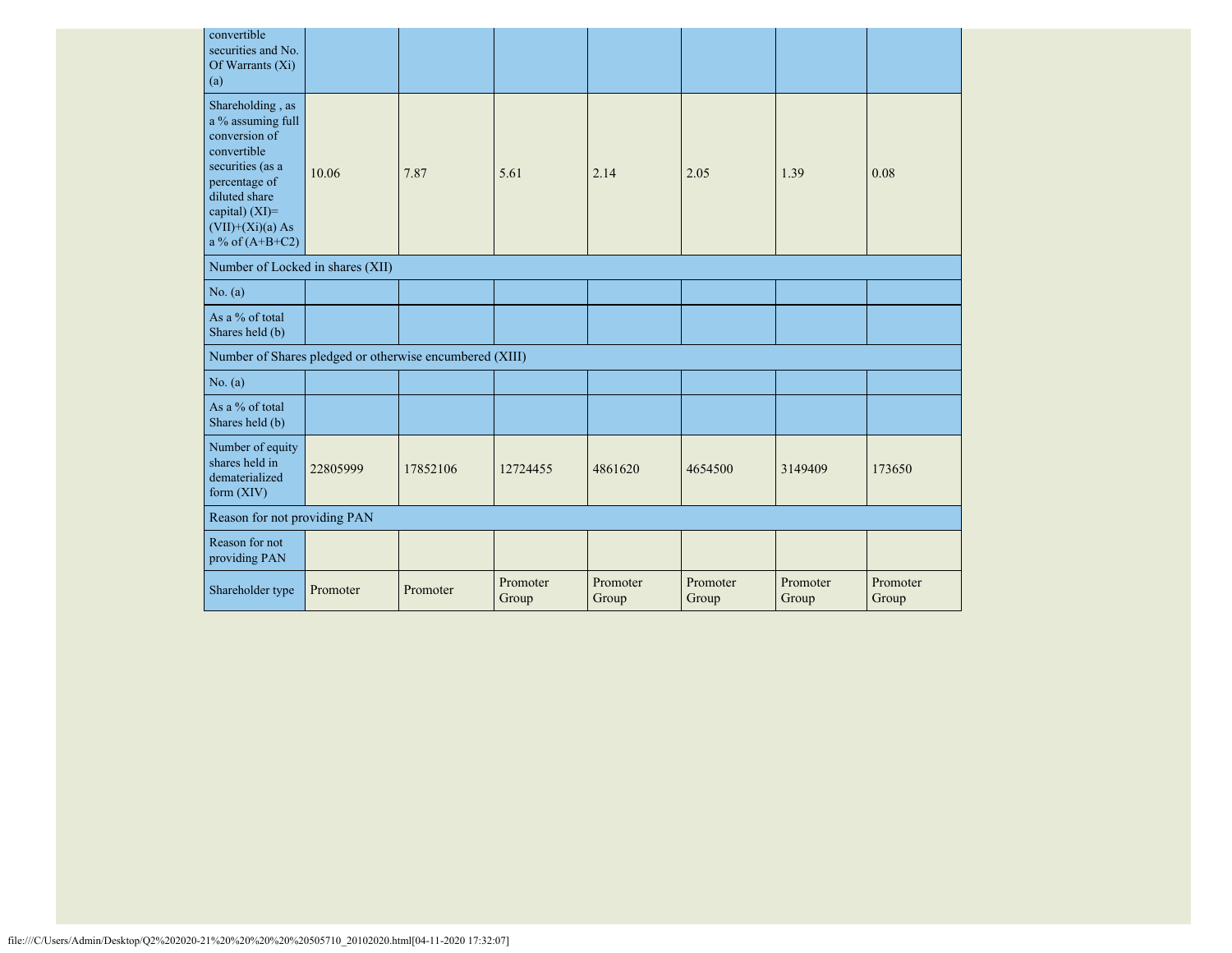|                                                                                                                      | <b>Individuals/Hindu undivided Family</b>                     |                  |                       |  |  |  |  |  |  |  |
|----------------------------------------------------------------------------------------------------------------------|---------------------------------------------------------------|------------------|-----------------------|--|--|--|--|--|--|--|
| Searial No.                                                                                                          | $\,8\,$                                                       | $\boldsymbol{9}$ |                       |  |  |  |  |  |  |  |
| Name of the<br>Shareholders (I)                                                                                      | Rameshkumar Radhakishan More                                  | Vinod R Haritwal | Click here to go back |  |  |  |  |  |  |  |
| PAN (II)                                                                                                             | AADPM7235N                                                    | AAAPH0577K       | Total                 |  |  |  |  |  |  |  |
| No. of fully paid<br>up equity shares<br>held (IV)                                                                   | 21600                                                         | 25000            | 66268339              |  |  |  |  |  |  |  |
| No. Of Partly paid-<br>up equity shares<br>held (V)                                                                  |                                                               |                  |                       |  |  |  |  |  |  |  |
| No. Of shares<br>underlying<br>Depository<br>Receipts (VI)                                                           |                                                               |                  |                       |  |  |  |  |  |  |  |
| Total nos. shares<br>held $(VII) = (IV) +$<br>$(V)$ + $(VI)$                                                         | 21600                                                         | 25000            | 66268339              |  |  |  |  |  |  |  |
| Shareholding as a<br>% of total no. of<br>shares (calculated<br>as per SCRR,<br>1957) (VIII) As a<br>% of $(A+B+C2)$ | 0.01                                                          | 0.01             | 29.23                 |  |  |  |  |  |  |  |
|                                                                                                                      | Number of Voting Rights held in each class of securities (IX) |                  |                       |  |  |  |  |  |  |  |
| Class eg:X                                                                                                           | 21600                                                         | 25000            | 66268339              |  |  |  |  |  |  |  |
| Class eg:y                                                                                                           |                                                               |                  |                       |  |  |  |  |  |  |  |
| Total                                                                                                                | 21600                                                         | 25000            | 66268339              |  |  |  |  |  |  |  |
| Total as a % of<br><b>Total Voting rights</b>                                                                        | 0.01                                                          | 0.01             | 29.23                 |  |  |  |  |  |  |  |
| No. Of Shares<br>Underlying<br>Outstanding<br>convertible<br>securities $(X)$                                        |                                                               |                  |                       |  |  |  |  |  |  |  |
| No. of Shares<br>Underlying<br>Outstanding<br>Warrants (Xi)                                                          |                                                               |                  |                       |  |  |  |  |  |  |  |
| No. Of Shares<br>Underlying<br>Outstanding<br>convertible<br>securities and No.<br>Of Warrants (Xi)                  |                                                               |                  |                       |  |  |  |  |  |  |  |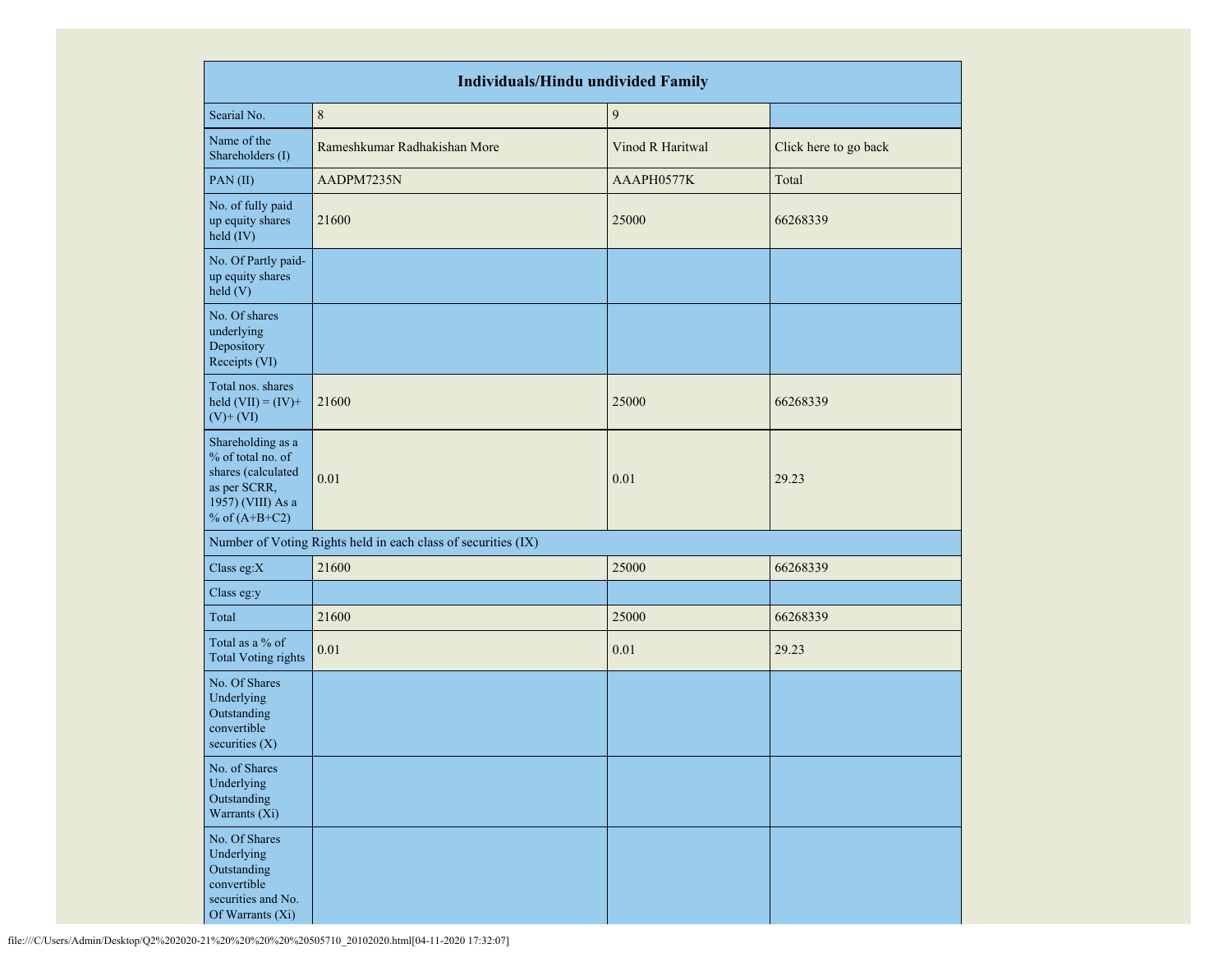| (a)                                                                                                                                                                                      |                                                         |                |          |  |  |  |  |  |
|------------------------------------------------------------------------------------------------------------------------------------------------------------------------------------------|---------------------------------------------------------|----------------|----------|--|--|--|--|--|
| Shareholding, as a<br>% assuming full<br>conversion of<br>convertible<br>securities (as a<br>percentage of<br>diluted share<br>capital) (XI)=<br>$(VII)+(Xi)(a)$ As a<br>% of $(A+B+C2)$ | 0.01                                                    | 0.01           | 29.23    |  |  |  |  |  |
| Number of Locked in shares (XII)                                                                                                                                                         |                                                         |                |          |  |  |  |  |  |
| No. (a)                                                                                                                                                                                  |                                                         |                |          |  |  |  |  |  |
| As a % of total<br>Shares held (b)                                                                                                                                                       |                                                         |                |          |  |  |  |  |  |
|                                                                                                                                                                                          | Number of Shares pledged or otherwise encumbered (XIII) |                |          |  |  |  |  |  |
| No. (a)                                                                                                                                                                                  |                                                         |                |          |  |  |  |  |  |
| As a % of total<br>Shares held (b)                                                                                                                                                       |                                                         |                |          |  |  |  |  |  |
| Number of equity<br>shares held in<br>dematerialized<br>form $(XIV)$                                                                                                                     | 21600                                                   | 25000          | 66268339 |  |  |  |  |  |
| Reason for not providing PAN                                                                                                                                                             |                                                         |                |          |  |  |  |  |  |
| Reason for not<br>providing PAN                                                                                                                                                          |                                                         |                |          |  |  |  |  |  |
| Shareholder type                                                                                                                                                                         | Promoter Group                                          | Promoter Group |          |  |  |  |  |  |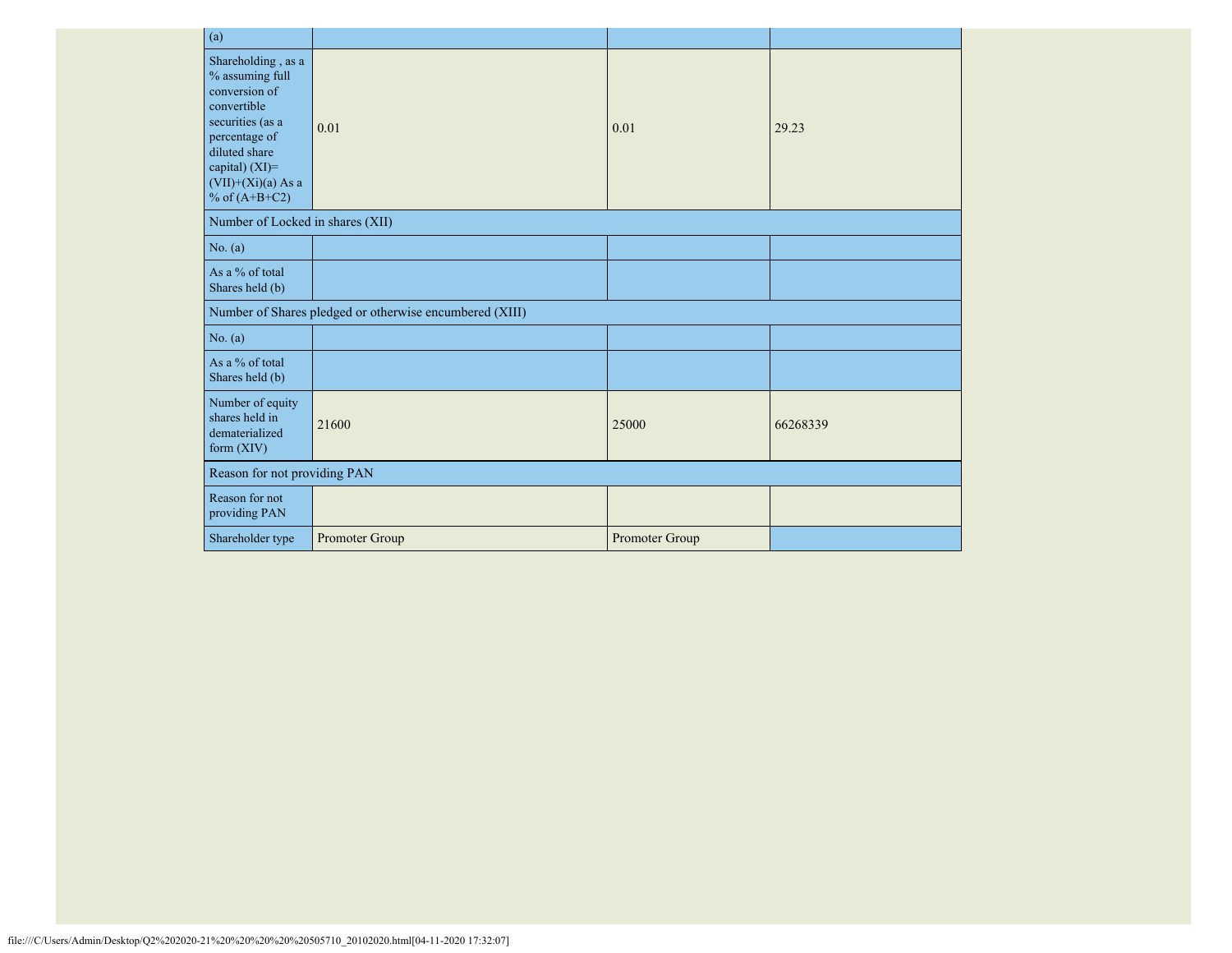|                                                                                                                      | Any Other (specify)         |                             |                                                     |                            |                            |                                                      |                            |  |  |  |  |  |  |
|----------------------------------------------------------------------------------------------------------------------|-----------------------------|-----------------------------|-----------------------------------------------------|----------------------------|----------------------------|------------------------------------------------------|----------------------------|--|--|--|--|--|--|
| Searial No.                                                                                                          | $\mathbf{1}$                | $\overline{2}$              | 3                                                   | $\overline{4}$             | 5                          | 6                                                    | $\sqrt{ }$                 |  |  |  |  |  |  |
| Category                                                                                                             | Person Acting<br>in Concert | Person Acting<br>in Concert | <b>Bodies</b><br>Corporate                          | <b>Bodies</b><br>Corporate | <b>Bodies</b><br>Corporate | <b>Bodies</b><br>Corporate                           | <b>Bodies</b><br>Corporate |  |  |  |  |  |  |
| Name of the<br>Shareholders (I)                                                                                      | Shivani<br>Rajgarhia        | Manisha<br>Dujodwala        | <b>Poona Bottling</b><br>Company<br>Private Limited | Ridhi Sidhi Ltd            |                            | Radhakishan<br>Growel<br>Projects Llp<br>Nandlal Llp |                            |  |  |  |  |  |  |
| PAN(II)                                                                                                              | AADPR1328M                  | AABPD3368F                  | AABCP0317K                                          | AAACR3412N                 | AAQFG4670A                 | AASFR8892B                                           | AAPFB4397Q                 |  |  |  |  |  |  |
| No. of the<br>Shareholders (I)                                                                                       | $\mathbf{1}$                | $\mathbf{1}$                | $\mathbf{1}$                                        | $\mathbf{1}$               | $\mathbf{1}$               | $\mathbf{1}$                                         | 1                          |  |  |  |  |  |  |
| No. of fully paid<br>up equity shares<br>held (IV)                                                                   | 720500                      | 482500                      | 42886151                                            | 32359000                   | 12558000                   | 1088120                                              | 180000                     |  |  |  |  |  |  |
| No. Of Partly paid-<br>up equity shares<br>held(V)                                                                   |                             |                             |                                                     |                            |                            |                                                      |                            |  |  |  |  |  |  |
| No. Of shares<br>underlying<br>Depository<br>Receipts (VI)                                                           |                             |                             |                                                     |                            |                            |                                                      |                            |  |  |  |  |  |  |
| Total nos. shares<br>held $(VII) = (IV) +$<br>$(V)$ + $(VI)$                                                         | 720500                      | 482500                      | 42886151                                            | 32359000                   | 12558000                   | 1088120                                              | 180000                     |  |  |  |  |  |  |
| Shareholding as a<br>% of total no. of<br>shares (calculated<br>as per SCRR,<br>1957) (VIII) As a<br>% of $(A+B+C2)$ | 0.32                        |                             | 18.92                                               | 14.27                      | 5.54                       | 0.48                                                 | 0.08                       |  |  |  |  |  |  |
| Number of Voting Rights held in each class of securities (IX)                                                        |                             |                             |                                                     |                            |                            |                                                      |                            |  |  |  |  |  |  |
| Class eg: X                                                                                                          | 720500                      | 482500                      | 42886151                                            | 32359000                   | 12558000                   | 1088120                                              | 180000                     |  |  |  |  |  |  |
| Class eg:y                                                                                                           |                             |                             |                                                     |                            |                            |                                                      |                            |  |  |  |  |  |  |
| Total                                                                                                                | 720500                      | 482500                      | 42886151                                            | 32359000                   | 12558000                   | 1088120                                              | 180000                     |  |  |  |  |  |  |
| Total as a % of<br><b>Total Voting rights</b>                                                                        | 0.32                        | 0.21                        | 18.92                                               | 14.27                      | 5.54                       | 0.48                                                 | $0.08\,$                   |  |  |  |  |  |  |
| No. Of Shares<br>Underlying<br>Outstanding<br>convertible<br>securities $(X)$                                        |                             |                             |                                                     |                            |                            |                                                      |                            |  |  |  |  |  |  |
| No. of Shares<br>Underlying<br>Outstanding                                                                           |                             |                             |                                                     |                            |                            |                                                      |                            |  |  |  |  |  |  |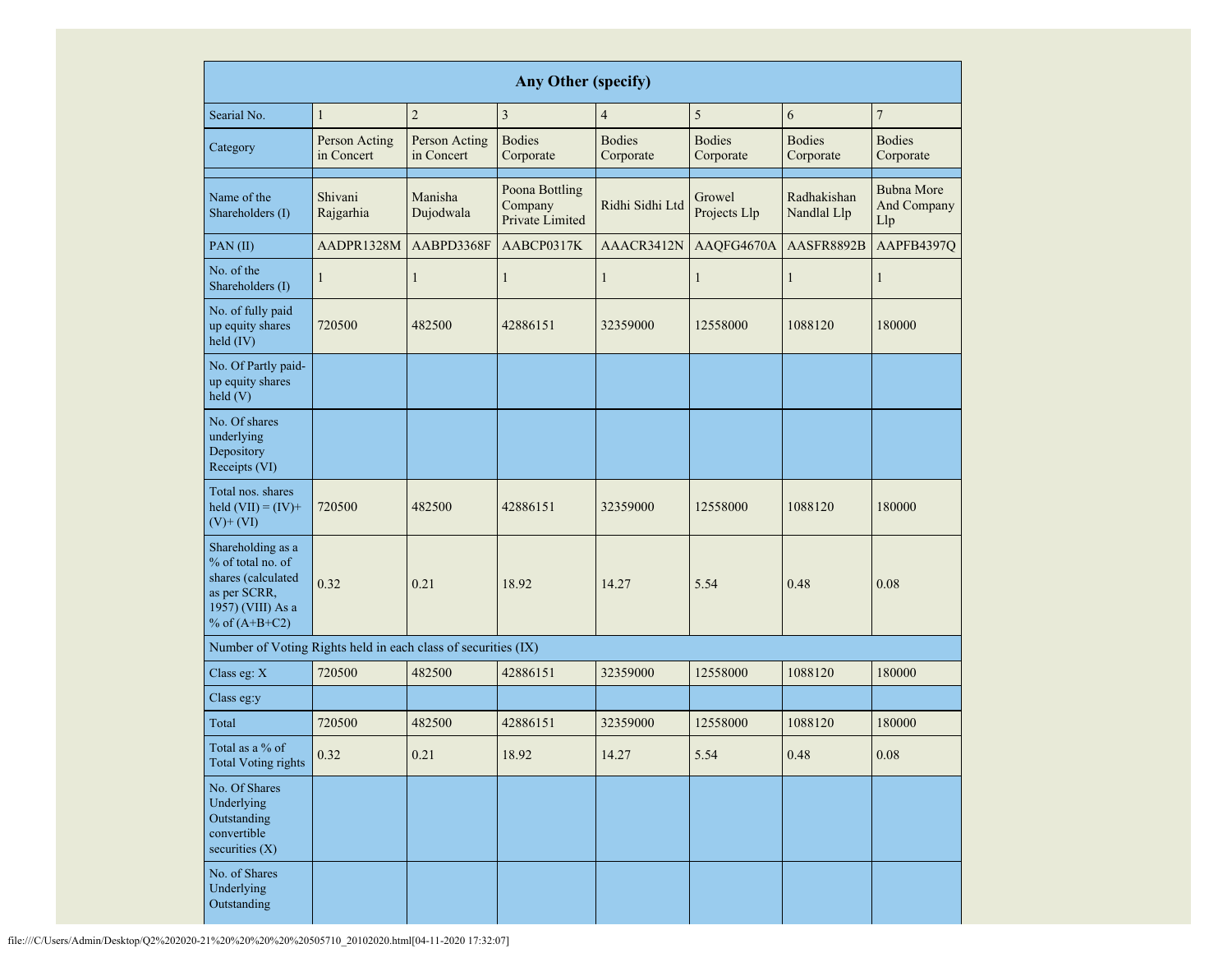| Warrants (Xi)                                                                                                                                                                      |                   |                   |                |                   |                   |                   |                   |
|------------------------------------------------------------------------------------------------------------------------------------------------------------------------------------|-------------------|-------------------|----------------|-------------------|-------------------|-------------------|-------------------|
| No. Of Shares<br>Underlying<br>Outstanding<br>convertible<br>securities and No.<br>Of Warrants (Xi)<br>(a)                                                                         |                   |                   |                |                   |                   |                   |                   |
| Shareholding, as a<br>% assuming full<br>conversion of<br>convertible<br>securities (as a<br>percentage of<br>diluted share<br>capital) (XI)=<br>(VII)+(X) As a %<br>of $(A+B+C2)$ | 0.32              | 0.21              | 18.92          | 14.27             | 5.54              | 0.48              | 0.08              |
| Number of Locked in shares (XII)                                                                                                                                                   |                   |                   |                |                   |                   |                   |                   |
| No. (a)                                                                                                                                                                            |                   |                   |                |                   |                   |                   |                   |
| As a % of total<br>Shares held (b)                                                                                                                                                 |                   |                   |                |                   |                   |                   |                   |
| Number of Shares pledged or otherwise encumbered (XIII)                                                                                                                            |                   |                   |                |                   |                   |                   |                   |
| No. (a)                                                                                                                                                                            |                   |                   |                |                   |                   |                   |                   |
| As a % of total<br>Shares held (b)                                                                                                                                                 |                   |                   |                |                   |                   |                   |                   |
| Number of equity<br>shares held in<br>dematerialized<br>form $(XIV)$                                                                                                               | 720500            | 482500            | 42886151       | 32359000          | 12558000          | 1088120           | 180000            |
| Reason for not providing PAN                                                                                                                                                       |                   |                   |                |                   |                   |                   |                   |
| Reason for not<br>providing PAN                                                                                                                                                    |                   |                   |                |                   |                   |                   |                   |
| Shareholder type                                                                                                                                                                   | Promoter<br>Group | Promoter<br>Group | Promoter Group | Promoter<br>Group | Promoter<br>Group | Promoter<br>Group | Promoter<br>Group |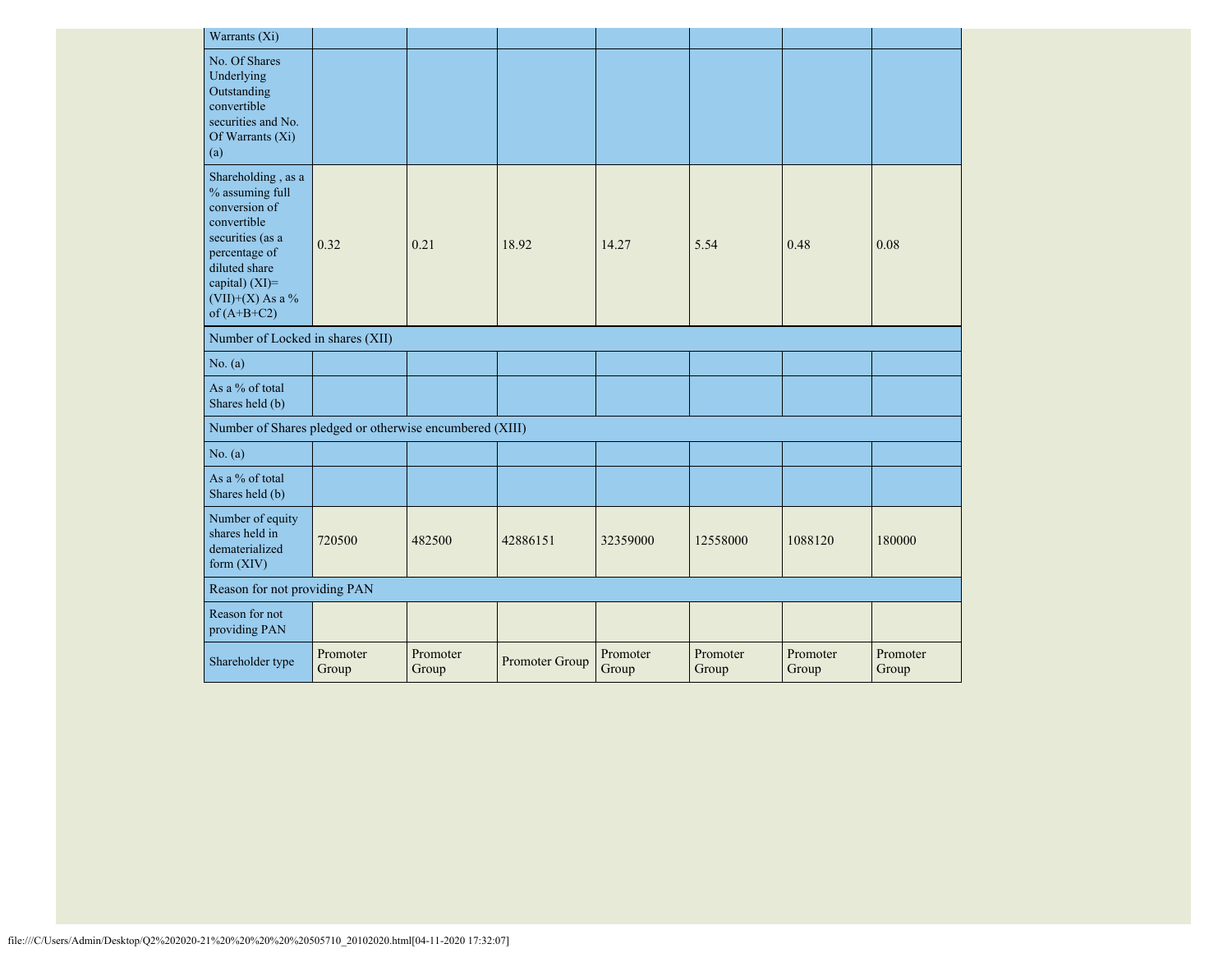|                                                                                                                      | Any Other (specify)                                           |                       |
|----------------------------------------------------------------------------------------------------------------------|---------------------------------------------------------------|-----------------------|
| Searial No.                                                                                                          | $\,8\,$                                                       |                       |
| Category                                                                                                             | <b>Bodies Corporate</b>                                       | Click here to go back |
| Name of the<br>Shareholders (I)                                                                                      | Waluj Beverages Llp                                           |                       |
| PAN(II)                                                                                                              | AACFW2555L                                                    | Total                 |
| No. of the<br>Shareholders (I)                                                                                       | $\mathbf{0}$                                                  | $\tau$                |
| No. of fully paid<br>up equity shares<br>held (IV)                                                                   | $\boldsymbol{0}$                                              | 90274271              |
| No. Of Partly paid-<br>up equity shares<br>held (V)                                                                  |                                                               |                       |
| No. Of shares<br>underlying<br>Depository<br>Receipts (VI)                                                           |                                                               |                       |
| Total nos. shares<br>held $(VII) = (IV) +$<br>$(V)$ + $(VI)$                                                         | $\boldsymbol{0}$                                              | 90274271              |
| Shareholding as a<br>% of total no. of<br>shares (calculated<br>as per SCRR,<br>1957) (VIII) As a<br>% of $(A+B+C2)$ | $\mathbf{0}$                                                  | 39.82                 |
|                                                                                                                      | Number of Voting Rights held in each class of securities (IX) |                       |
| Class eg: X                                                                                                          | $\boldsymbol{0}$                                              | 90274271              |
| Class eg:y                                                                                                           |                                                               |                       |
| Total                                                                                                                | $\boldsymbol{0}$                                              | 90274271              |
| Total as a % of<br><b>Total Voting rights</b>                                                                        | $\boldsymbol{0}$                                              | 39.82                 |
| No. Of Shares<br>Underlying<br>Outstanding<br>convertible<br>securities $(X)$                                        |                                                               |                       |
| No. of Shares<br>Underlying<br>Outstanding<br>Warrants (Xi)                                                          |                                                               |                       |
| No. Of Shares                                                                                                        |                                                               |                       |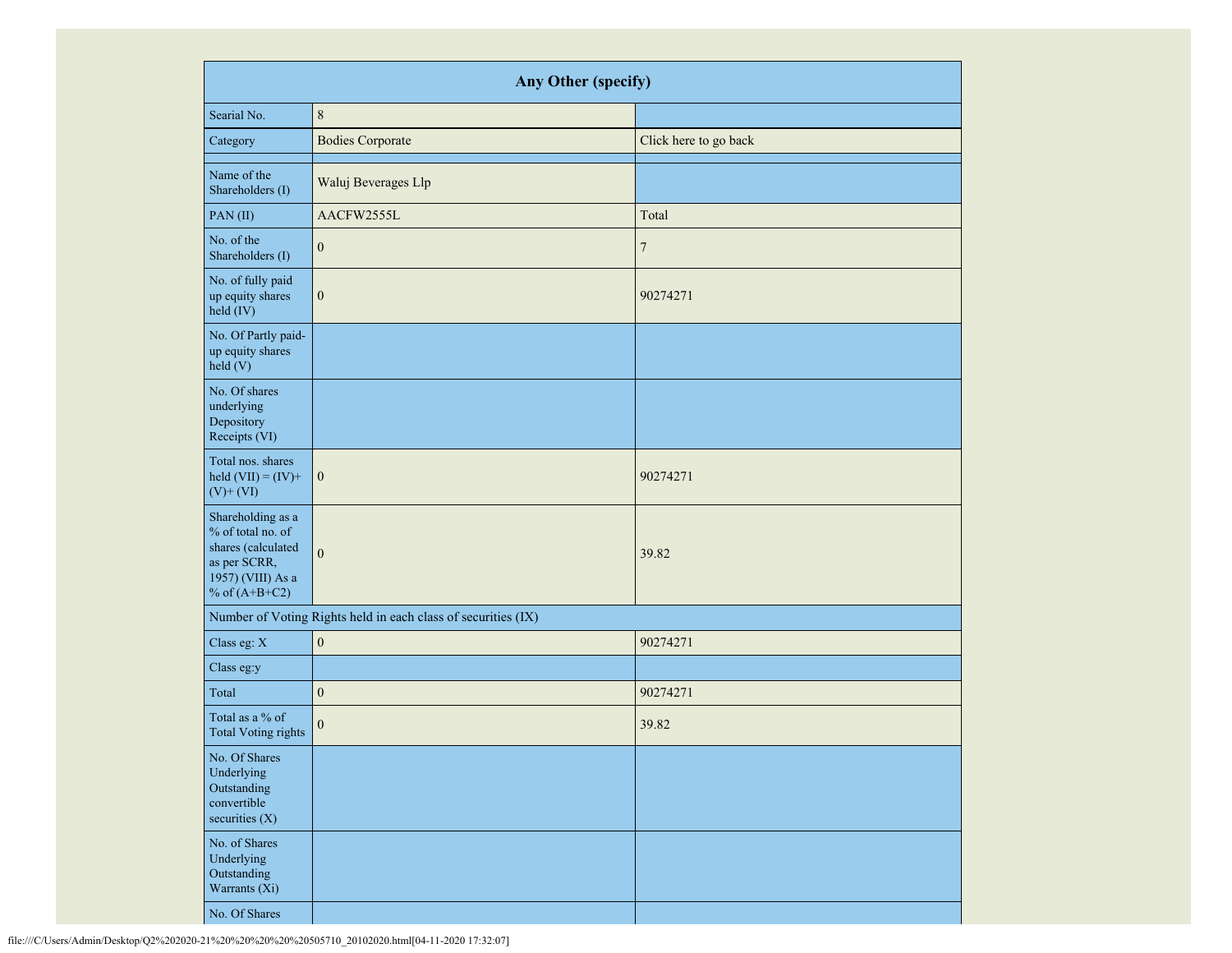| Underlying<br>Outstanding<br>convertible<br>securities and No.<br>Of Warrants (Xi)<br>(a)                                                                                            |                                                         |          |
|--------------------------------------------------------------------------------------------------------------------------------------------------------------------------------------|---------------------------------------------------------|----------|
| Shareholding, as a<br>% assuming full<br>conversion of<br>convertible<br>securities (as a<br>percentage of<br>diluted share<br>capital) (XI)=<br>$(VII)+(X)$ As a %<br>of $(A+B+C2)$ | $\mathbf{0}$                                            | 39.82    |
| Number of Locked in shares (XII)                                                                                                                                                     |                                                         |          |
| No. (a)                                                                                                                                                                              |                                                         |          |
| As a % of total<br>Shares held (b)                                                                                                                                                   |                                                         |          |
|                                                                                                                                                                                      | Number of Shares pledged or otherwise encumbered (XIII) |          |
| No. (a)                                                                                                                                                                              |                                                         |          |
| As a % of total<br>Shares held (b)                                                                                                                                                   |                                                         |          |
| Number of equity<br>shares held in<br>dematerialized<br>form $(XIV)$                                                                                                                 | $\mathbf{0}$                                            | 90274271 |
| Reason for not providing PAN                                                                                                                                                         |                                                         |          |
| Reason for not<br>providing PAN                                                                                                                                                      |                                                         |          |
| Shareholder type                                                                                                                                                                     | Promoter Group                                          |          |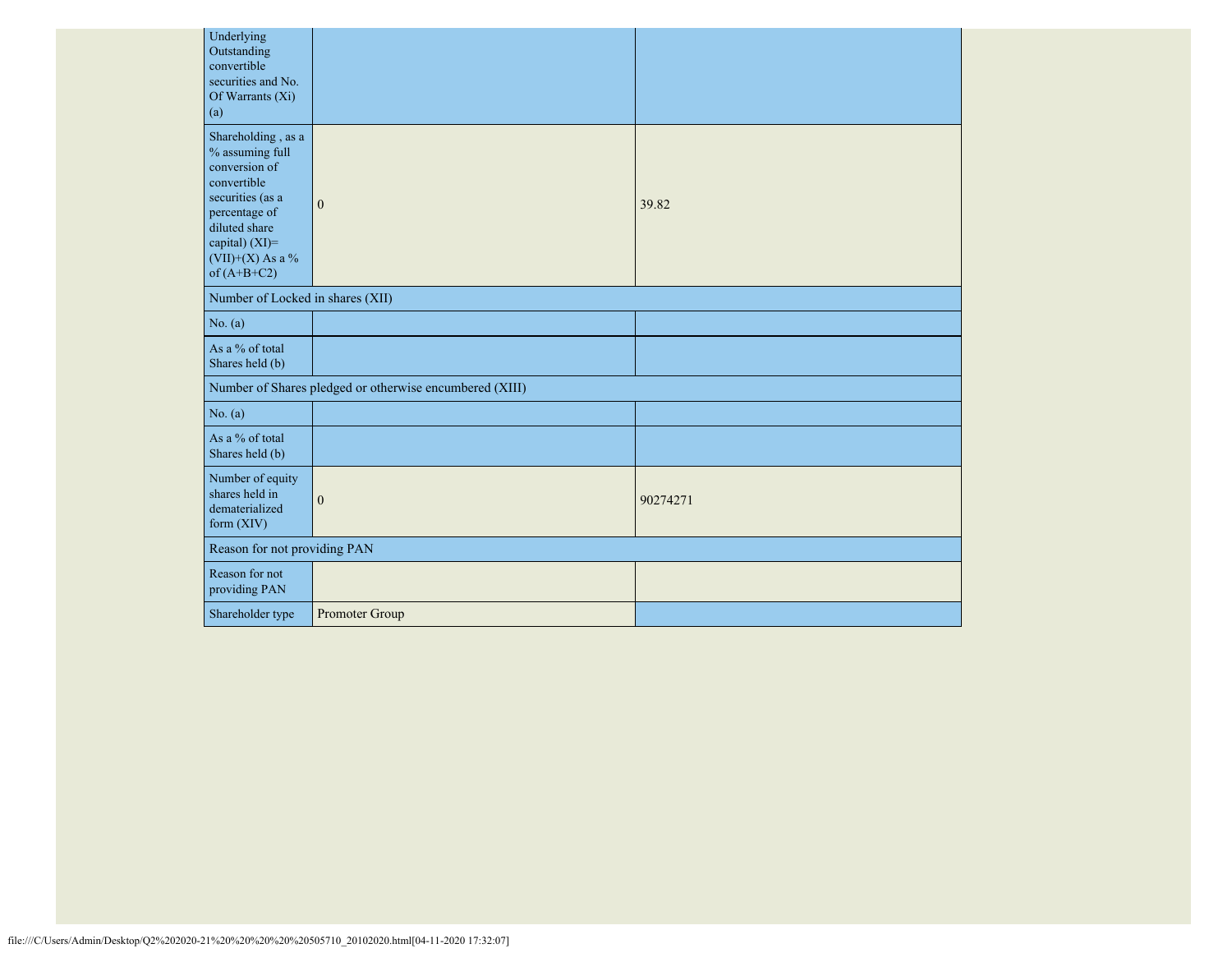|                                                                                                                      | Any Other (specify)                          |                |            |                    |                              |                                     |                                                |  |  |  |  |  |
|----------------------------------------------------------------------------------------------------------------------|----------------------------------------------|----------------|------------|--------------------|------------------------------|-------------------------------------|------------------------------------------------|--|--|--|--|--|
| Searial No.                                                                                                          | $\sqrt{2}$<br>$\overline{3}$<br>$\mathbf{1}$ |                |            |                    | 5                            | 6                                   | $\overline{7}$                                 |  |  |  |  |  |
| Category                                                                                                             | <b>IEPF</b>                                  | Trusts         | <b>HUF</b> | Others             | Non-Resident<br>Indian (NRI) | Director or Director's<br>Relatives | Foreign Portfolio Investor<br>(Category - III) |  |  |  |  |  |
| Category / More<br>than 1 percentage                                                                                 | Category                                     | Category       | Category   | Category           | Category                     | Category                            | Category                                       |  |  |  |  |  |
| Name of the<br>Shareholders (I)                                                                                      |                                              |                |            | Foreign<br>Company |                              |                                     |                                                |  |  |  |  |  |
| PAN(II)                                                                                                              |                                              |                |            |                    |                              |                                     |                                                |  |  |  |  |  |
| No. of the<br>Shareholders (I)                                                                                       | 1                                            | $\overline{4}$ | 800        | $\mathbf{1}$       | 678                          | $\overline{4}$                      | $\overline{c}$                                 |  |  |  |  |  |
| No. of fully paid<br>up equity shares<br>held (IV)                                                                   | 2072693                                      | 16616          | 1851143    | 8750               | 3785174                      | 1746065                             | 14175                                          |  |  |  |  |  |
| No. Of Partly paid-<br>up equity shares<br>held(V)                                                                   |                                              |                |            |                    |                              |                                     |                                                |  |  |  |  |  |
| No. Of shares<br>underlying<br>Depository<br>Receipts (VI)                                                           |                                              |                |            |                    |                              |                                     |                                                |  |  |  |  |  |
| Total nos. shares<br>held $(VII) = (IV) +$<br>$(V)$ + $(VI)$                                                         | 2072693                                      | 16616          | 1851143    | 8750               | 3785174                      | 1746065                             | 14175                                          |  |  |  |  |  |
| Shareholding as a<br>% of total no. of<br>shares (calculated<br>as per SCRR,<br>1957) (VIII) As a<br>% of $(A+B+C2)$ | 0.91                                         | 0.01           | 0.82       | $\boldsymbol{0}$   | 1.67                         | 0.77                                | 0.01                                           |  |  |  |  |  |
| Number of Voting Rights held in each class of securities (IX)                                                        |                                              |                |            |                    |                              |                                     |                                                |  |  |  |  |  |
| Class eg: X                                                                                                          | 2072693                                      | 16616          | 1851143    | 8750               | 3785174                      | 1746065                             | 14175                                          |  |  |  |  |  |
| Class eg:y                                                                                                           |                                              |                |            |                    |                              |                                     |                                                |  |  |  |  |  |
| Total                                                                                                                | 2072693                                      | 16616          | 1851143    | 8750               | 3785174                      | 1746065                             | 14175                                          |  |  |  |  |  |
| Total as a % of<br><b>Total Voting rights</b>                                                                        | 0.91                                         | $0.01\,$       | 0.82       | $\boldsymbol{0}$   | 1.67                         | 0.77                                | 0.01                                           |  |  |  |  |  |
| No. Of Shares<br>Underlying<br>Outstanding<br>convertible<br>securities (X)                                          |                                              |                |            |                    |                              |                                     |                                                |  |  |  |  |  |
| No. of Shares<br>Underlying                                                                                          |                                              |                |            |                    |                              |                                     |                                                |  |  |  |  |  |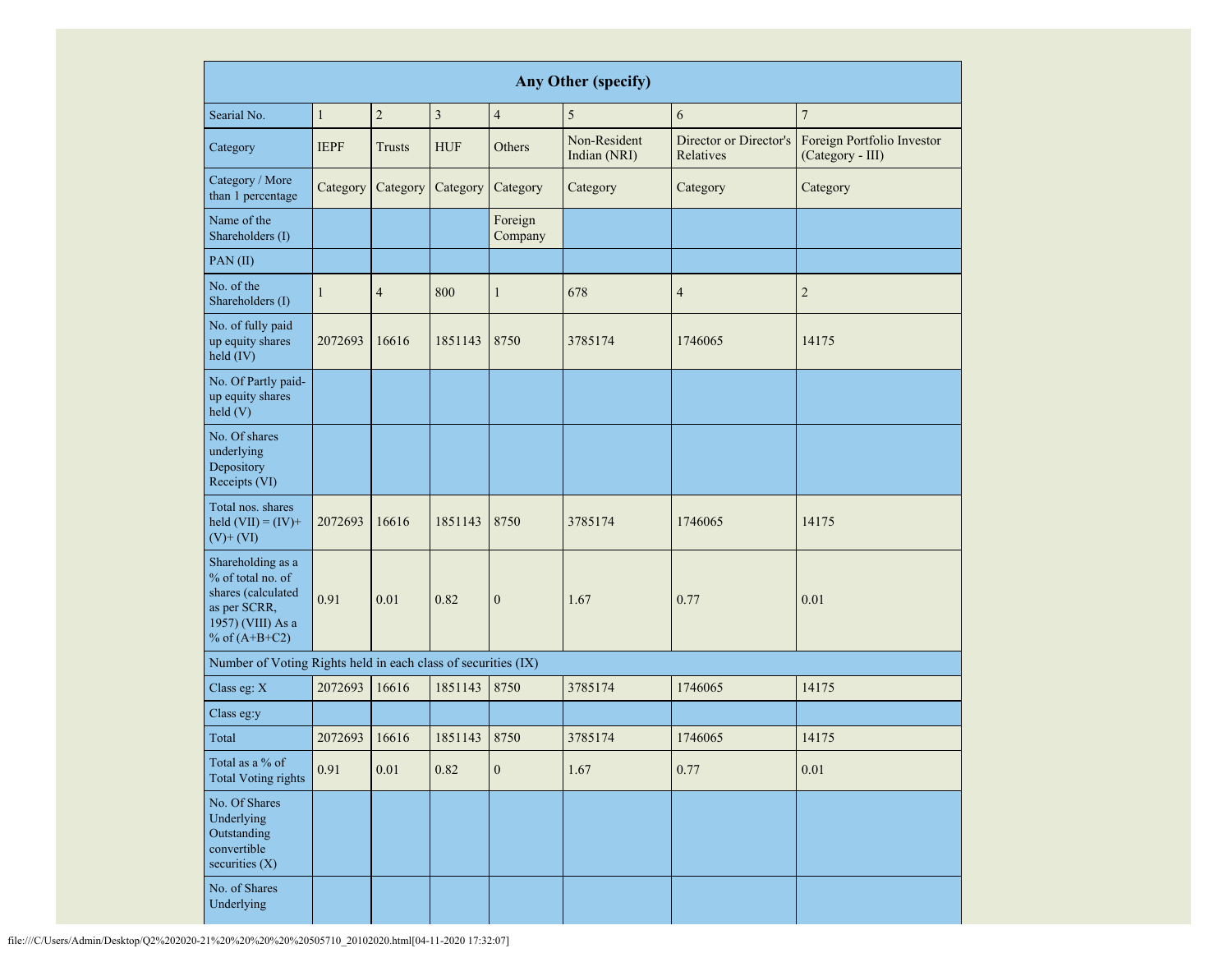| Outstanding<br>Warrants (Xi)                                                                                                                                                            |         |       |         |                |         |         |       |
|-----------------------------------------------------------------------------------------------------------------------------------------------------------------------------------------|---------|-------|---------|----------------|---------|---------|-------|
| No. Of Shares<br>Underlying<br>Outstanding<br>convertible<br>securities and No.<br>Of Warrants (Xi)<br>(a)                                                                              |         |       |         |                |         |         |       |
| Shareholding, as a<br>$\%$ assuming full<br>conversion of<br>convertible<br>securities (as a<br>percentage of<br>diluted share<br>capital) (XI)=<br>$(VII)+(X)$ As a %<br>of $(A+B+C2)$ | 0.91    | 0.01  | 0.82    | $\mathbf{0}$   | 1.67    | 0.77    | 0.01  |
| Number of Locked in shares (XII)                                                                                                                                                        |         |       |         |                |         |         |       |
| No. (a)                                                                                                                                                                                 |         |       |         |                |         |         |       |
| As a % of total<br>Shares held (b)                                                                                                                                                      |         |       |         |                |         |         |       |
| Number of equity<br>shares held in<br>dematerialized<br>form $(XIV)$                                                                                                                    | 2072693 | 16616 | 1851143 | $\overline{0}$ | 3785174 | 1746065 | 14175 |
| Reason for not providing PAN                                                                                                                                                            |         |       |         |                |         |         |       |
| Reason for not<br>providing PAN                                                                                                                                                         |         |       |         |                |         |         |       |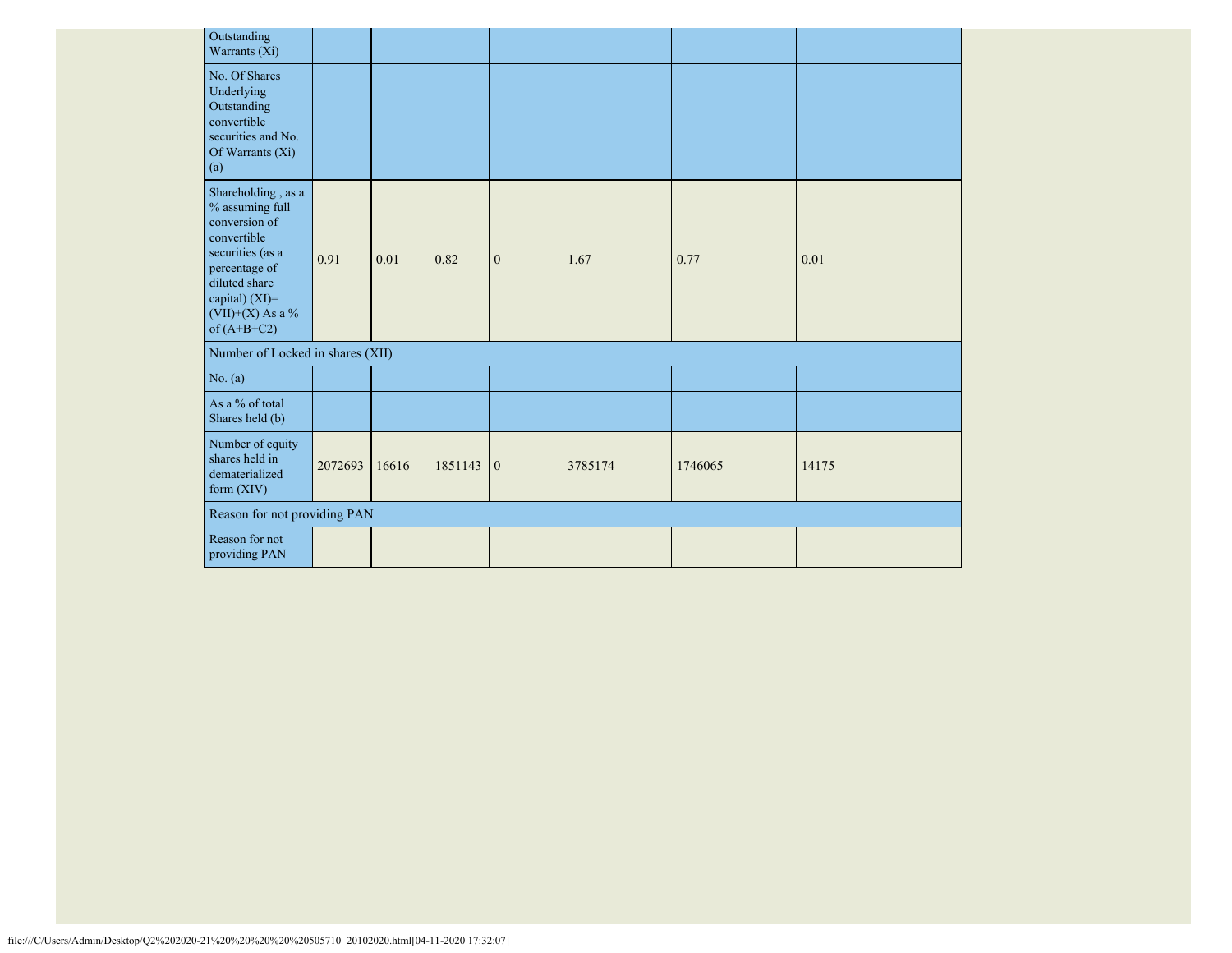|                                                                                                                      | <b>Any Other (specify)</b>                                    |                         |                       |  |  |  |  |  |  |  |  |  |
|----------------------------------------------------------------------------------------------------------------------|---------------------------------------------------------------|-------------------------|-----------------------|--|--|--|--|--|--|--|--|--|
| Searial No.                                                                                                          | $\,8\,$                                                       | $\overline{9}$          |                       |  |  |  |  |  |  |  |  |  |
| Category                                                                                                             | <b>Clearing Members</b>                                       | <b>Bodies Corporate</b> |                       |  |  |  |  |  |  |  |  |  |
| Category / More<br>than 1 percentage                                                                                 | Category                                                      | Category                |                       |  |  |  |  |  |  |  |  |  |
| Name of the<br>Shareholders (I)                                                                                      |                                                               |                         | Click here to go back |  |  |  |  |  |  |  |  |  |
| PAN(II)                                                                                                              |                                                               |                         | Total                 |  |  |  |  |  |  |  |  |  |
| No. of the<br>Shareholders (I)                                                                                       | 56                                                            | 200                     | 1746                  |  |  |  |  |  |  |  |  |  |
| No. of fully paid<br>up equity shares<br>held (IV)                                                                   | 2064798                                                       | 6113713                 | 17673127              |  |  |  |  |  |  |  |  |  |
| No. Of Partly paid-<br>up equity shares<br>held(V)                                                                   |                                                               |                         |                       |  |  |  |  |  |  |  |  |  |
| No. Of shares<br>underlying<br>Depository<br>Receipts (VI)                                                           |                                                               |                         |                       |  |  |  |  |  |  |  |  |  |
| Total nos. shares<br>held $(VII) = (IV) +$<br>$(V)$ + $(VI)$                                                         | 2064798                                                       | 6113713                 | 17673127              |  |  |  |  |  |  |  |  |  |
| Shareholding as a<br>% of total no. of<br>shares (calculated<br>as per SCRR,<br>1957) (VIII) As a<br>% of $(A+B+C2)$ | 0.91                                                          | 2.7                     | 7.8                   |  |  |  |  |  |  |  |  |  |
|                                                                                                                      | Number of Voting Rights held in each class of securities (IX) |                         |                       |  |  |  |  |  |  |  |  |  |
| Class eg: X                                                                                                          | 2064798                                                       | 6113713                 | 17673127              |  |  |  |  |  |  |  |  |  |
| Class eg:y                                                                                                           |                                                               |                         |                       |  |  |  |  |  |  |  |  |  |
| Total                                                                                                                | 2064798                                                       | 6113713                 | 17673127              |  |  |  |  |  |  |  |  |  |
| Total as a % of<br><b>Total Voting rights</b>                                                                        | 0.91                                                          | $2.7\,$                 | $7.8\,$               |  |  |  |  |  |  |  |  |  |
| No. Of Shares<br>Underlying<br>Outstanding<br>convertible<br>securities (X)                                          |                                                               |                         |                       |  |  |  |  |  |  |  |  |  |
| No. of Shares<br>Underlying<br>Outstanding                                                                           |                                                               |                         |                       |  |  |  |  |  |  |  |  |  |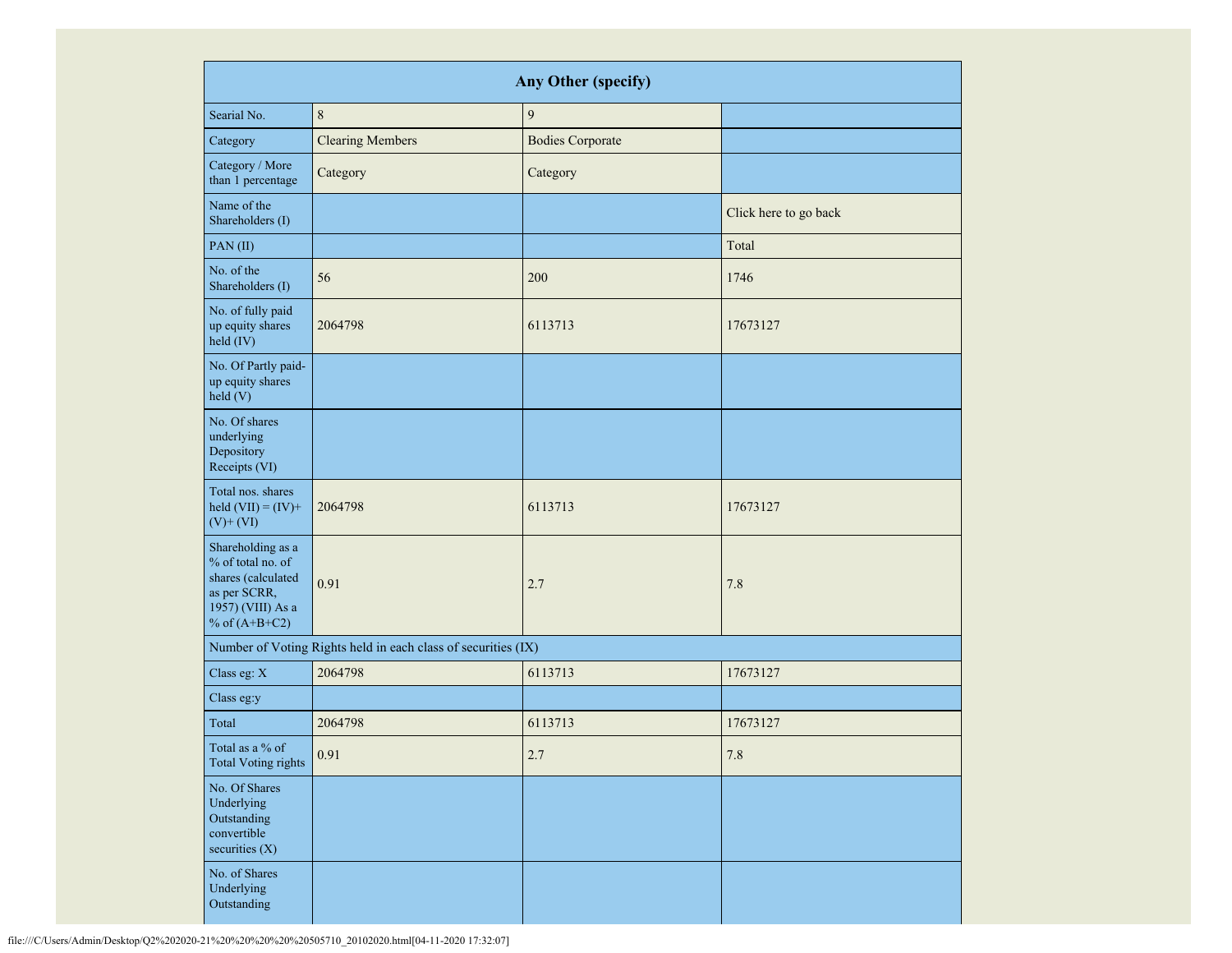| Warrants (Xi)                                                                                                                                                                           |         |         |          |
|-----------------------------------------------------------------------------------------------------------------------------------------------------------------------------------------|---------|---------|----------|
| No. Of Shares<br>Underlying<br>Outstanding<br>convertible<br>securities and No.<br>Of Warrants (Xi)<br>(a)                                                                              |         |         |          |
| Shareholding, as a<br>$\%$ assuming full<br>conversion of<br>convertible<br>securities (as a<br>percentage of<br>diluted share<br>capital) (XI)=<br>$(VII)+(X)$ As a %<br>of $(A+B+C2)$ | 0.91    | 2.7     | 7.8      |
| Number of Locked in shares (XII)                                                                                                                                                        |         |         |          |
| No. (a)                                                                                                                                                                                 |         |         |          |
| As a % of total<br>Shares held (b)                                                                                                                                                      |         |         |          |
| Number of equity<br>shares held in<br>dematerialized<br>form (XIV)                                                                                                                      | 2064798 | 6108843 | 17659507 |
| Reason for not providing PAN                                                                                                                                                            |         |         |          |
| Reason for not<br>providing PAN                                                                                                                                                         |         |         |          |